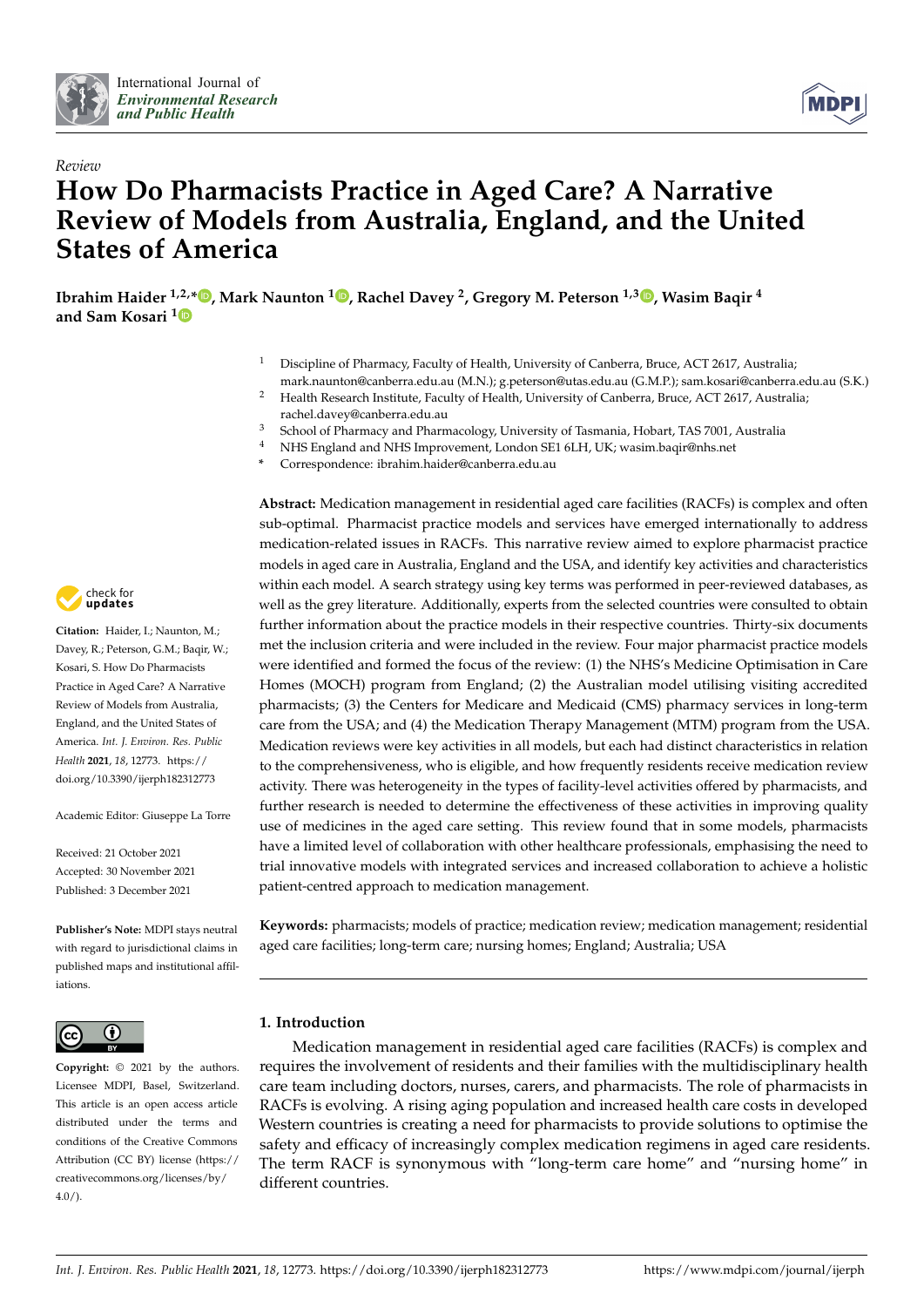Residents in RACFs are often prescribed multiple medications and have a high prevalence of medication-related problems (MRPs); over 95% of all residents have at least one MRP [\[1](#page-14-0)[,2\]](#page-14-1). Pharmacists are in a unique position to enhance medication management practices in the residential aged care setting. Several systematic reviews have examined the effects of pharmacist-led interventions in RACFs; those interventions, including medication reviews, educational programs, and participation in multidisciplinary meetings, have demonstrated promising results [\[3](#page-14-2)[–7\]](#page-14-3). In particular, medication reviews have shown success in identifying potentially inappropriately prescribed medications and have been helpful in improving prescribing practices in the elderly [\[3,](#page-14-2)[4\]](#page-14-4).

Traditionally, the role of pharmacists in RACFs has focused on delivering pharmacyrelated services from a contracted off-site provider to dispense residents' medications and provide limited services to the facility. More recently, practice models have been evolving where pharmacists have more involvement in residents' care with expanded clinical activities to improve medication management. For example, in the USA, clinical pharmacy services in RACFs were introduced in the 1960s and have been evolving ever since, with existing pharmacist services accessible on the federal level by the Centers for Medicare and Medicaid (CMS), such as the "Drug Regimen Review" (DRR) and the "Medication Therapy Management" (MTM) services [\[8,](#page-14-5)[9\]](#page-14-6). In England, the NHS Medicine Optimisation in Care Homes (MOCH) program was established to incorporate pharmacists into RACFs to conduct on-site medication reviews, as well as other facility-level activities, such as antimicrobial stewardship and collaborating with general practitioners (GPs) to improve residents' medication regimens. The program was initiated after new models of care were trialled in residential care home settings as part of the NHS Forward Five-Year plan [\[10\]](#page-14-7).

Pharmacist "practice models" in this review refer to real-world government-funded programs and services that provide clinical services by pharmacists in RACFs. Such practice models are usually well-established and widely adopted within the country [\[8,](#page-14-5)[9\]](#page-14-6). To date, there has not been a review that explores different practice models for pharmacists in RACF settings. Recent reviews have examined studies on pharmacist-led interventions, which usually are only trialled for the duration of their respective studies and are typically not widely adopted [\[3](#page-14-2)[–7\]](#page-14-3). A recent systematic review and meta-analysis of pharmacist-led interventions and services in RACFs reported on pharmacists' substantial contribution to patient care in RACFs, resulting in reduced rates of falls [\[3\]](#page-14-2). In this systematic review, around 77% of the included studies were from the USA (48%), the UK (10%), and Australia (19%) [\[3\]](#page-14-2). Consequently, this review set out to explore the current pharmacist practice models in RACFs in these selected countries (England, Australia, and the USA) to provide an overview to researchers and policy makers on how pharmacists are practicing in RACF settings across different healthcare contexts. The objective was to explore real-world pharmacists' practice models or services in RACFs, and to identify key activities and characteristics of each model.

#### **2. Materials and Methods**

This narrative review followed a methodology developed by Cooper and Baumeister [\[11,](#page-14-8)[12\]](#page-14-9) that used a taxonomy for literature reviews, with six characteristics to define the objectives of the review: (1) focus of attention; (2) goal of the synthesis; (3) perspective on the literature; (4) coverage of the literature; (5) organisation of the perspective; and (6) intended audience. These characteristics were applied to this review to provide the framework described in Table [1.](#page-2-0)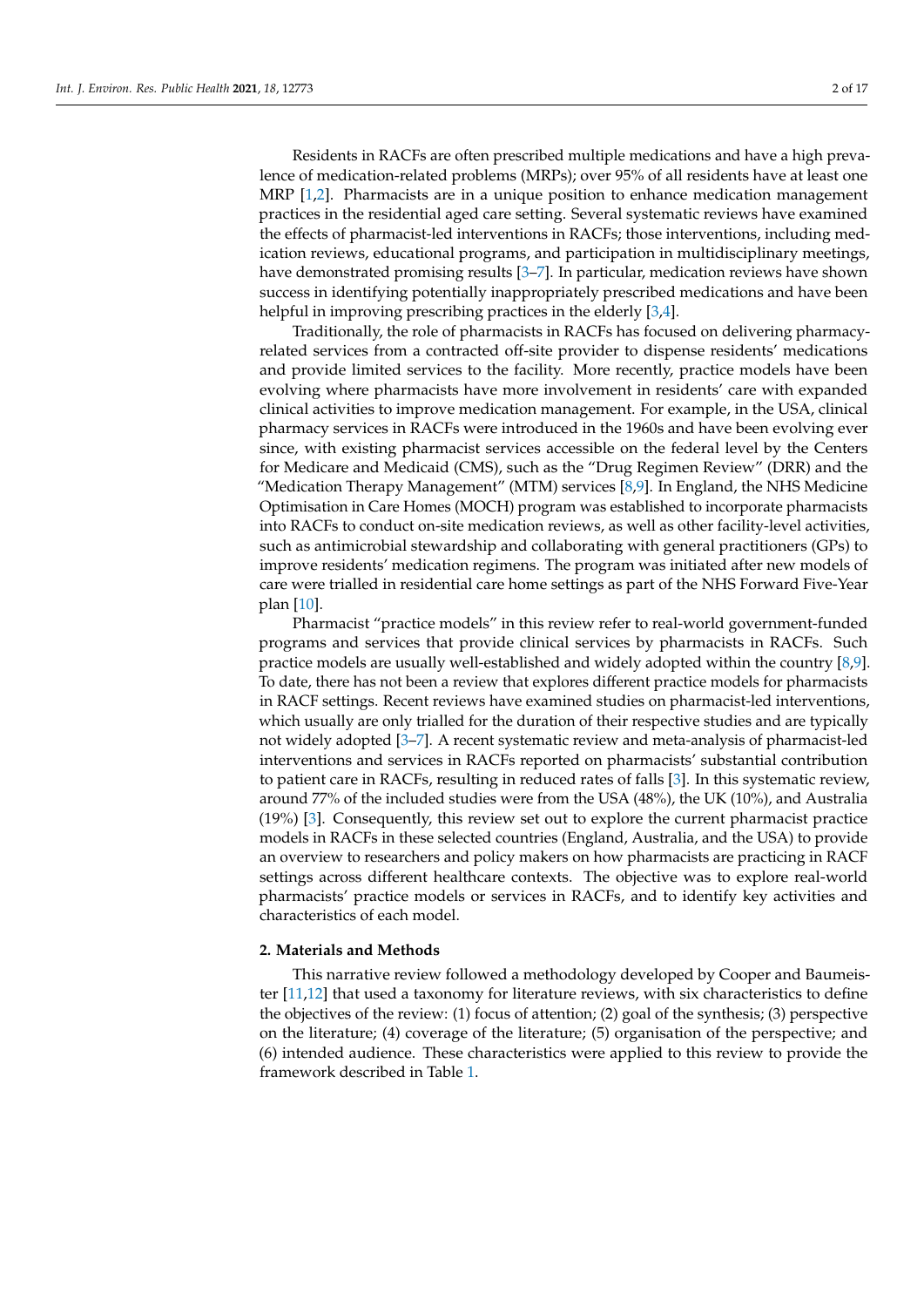<span id="page-2-0"></span>

| <b>Focus</b> | Research outcomes                                               | Research articles and documents on pharmacist practice models offering<br>clinical services in aged care facilities within selected countries.                                                                                                                                                                                                                                                      |
|--------------|-----------------------------------------------------------------|-----------------------------------------------------------------------------------------------------------------------------------------------------------------------------------------------------------------------------------------------------------------------------------------------------------------------------------------------------------------------------------------------------|
| Goal         | Identification of central issues,<br>integration/generalisation | (i) Identify and describe international pharmacist models of practice in<br>aged care in selected countries (England, Australia and the USA), (ii)<br>synthesise documents to characterise each practice model based on<br>resident-level and facility-level activities, employment type and<br>pharmacist qualifications, and (iii) provide an overview of the available<br>evidence for benefits. |
| Perspective  | Neutral representation                                          | Research findings are presented in an unbiased manner, as in the original<br>documents.                                                                                                                                                                                                                                                                                                             |
| Coverage     | Representative                                                  | Pharmacist practice models will be selected based on selection criteria, and<br>studies and documents are selected to represent the specified models and<br>their evidence. The coverage will not be exhaustive of all relevant models<br>and studies.                                                                                                                                              |
| Organisation | Conceptual                                                      | Articles and documents relating to each country's practice model(s) are<br>represented together.                                                                                                                                                                                                                                                                                                    |
| Audience     | Health researchers, practitioners,<br>policy makers             | Informing stakeholders such as policy makers and researchers on<br>developing international models of pharmacist practice in aged care, the<br>current activities within those models, and their evidence for benefits.                                                                                                                                                                             |

**Table 1.** Taxonomy of this review according to Cooper [\[11\]](#page-14-8).

This review included four major government-funded pharmacist practice models in aged care: one each from England and Australia, and two models from the USA. The practice models were identified through searches of official government agencies and peak national pharmaceutical bodies' websites of those countries. The list of websites used is available in Appendix [A.](#page-13-0) Experts known to the authors from each selected country were consulted to provide more contextual information about the main national governmentfunded pharmacist practice models currently in place.

The practice models included in this review are:

- The Australian pharmacist practice model in residential aged care, incorporating Residential Medication Management Review (RMMRs) and quality use of medicines (QUM) services (Australia);
- The Medicine Optimisation in Care Homes (MOCH) program (England);
- The Centers for Medicare and Medicaid (CMS) pharmacy services in long-term care (USA);
- Medication Therapy Management (MTM) (USA).

For each identified practice model, a methodical search of the literature, including grey literature, was conducted to find key relevant documents as outlined in the following section.

## *2.1. Search Strategy: Peer-Reviewed and Grey Literature*

A search was conducted of peer-reviewed databases for terms describing the selected models and clinical services. Electronic searches were performed in PubMed and EMBASE using the search keywords presented in Appendix [B.](#page-14-10) The years selected for all searches were from 1980 until August 2021. Titles, abstracts and keywords were screened, and studies that met eligibility criteria were included. Details of documents meeting the eligibility criteria were extracted into a Microsoft Excel file, specifically pertaining to the country, year published, author, pharmacist activities and name of model mentioned in the document.

Due to the nature of the research question, this study included grey literature. This review refers to any publication that is not peer-reviewed as grey literature [\[13\]](#page-14-11). To methodically search the grey literature, the study adopted methods used by Godin et al. as a guide [\[13\]](#page-14-11). The first search strategy relied on the Google search engine to identify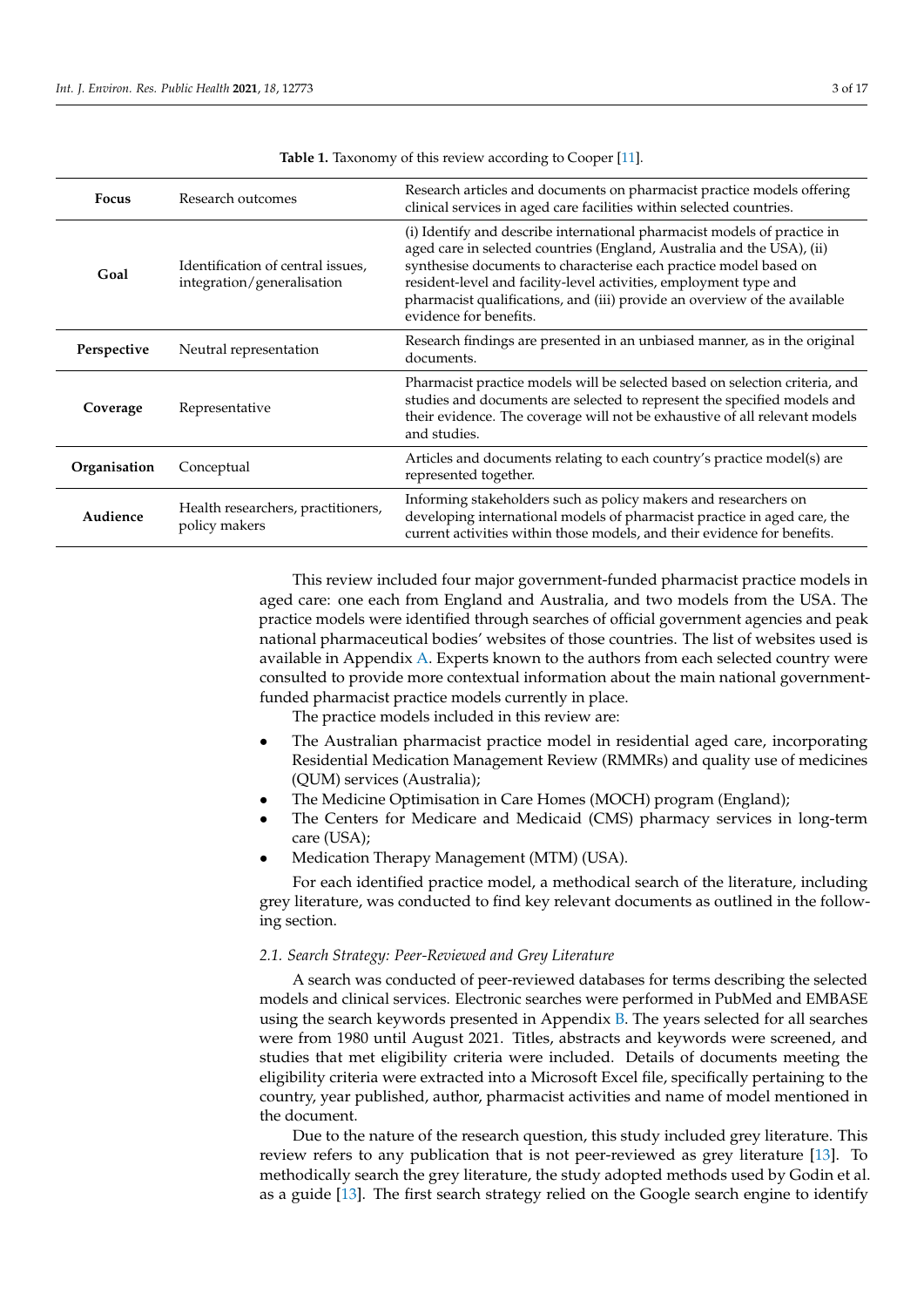websites relevant to the search terms. Iterations of this search included searching these terms as a phrase, as well as searching "all of these words" in the title of the page. The first 10 pages of the Google result list from each search query were assessed for inclusion by screening titles. Relevant sources were then screened for their executive summaries and table of contents. A separate search was conducted for each of the selected countries. An advanced search was also utilised to increase the likelihood of including relevant results, including adding specific suffixes such as .gov, .gov.au, .edu.au, and .uk. The first author also examined targeted official governmental sources for documents and reports, along with consulting content experts to recommend websites and articles that they felt could be useful to include in the review. The details of the grey literature documents and web pages were manually entered into an Excel file. The information included in the data extraction was the source organisation, title, date published, URL and name of service or model (refer to Appendix  $B$  for the full list).

## *2.2. Inclusion Criteria*

Documents considered for inclusion were those that contained relevant information on the selected government-funded pharmacist models of practice as outlined above. Only the most recent versions of the document and those available in electronic format and published in English were considered. The review excluded research studies on pharmacistled interventions that have not been widely adopted in the health care system. Non-clinical pharmacy services, such as dispensing and supply of medications, were not relevant to the objective of this review and, therefore, were excluded. The first and last authors met to discuss the inclusion and exclusion criteria to ensure a common understanding and interpretation of the criteria. In case of disagreement, the third researcher was consulted.

#### *2.3. Data Collection Process and Synthesis of Results*

The methodology used in this study applied systematic review techniques to the peer-reviewed and grey literature, adhering to the Preferred Reporting Items for Systematic Reviews and Meta-Analyses (PRISMA) to present the data collection process [\[14\]](#page-14-12). A narrative synthesis of the literature was conducted inductively according to the focus area described in Table [1.](#page-2-0)

## **3. Results**

The search strategies retrieved 4338 documents. After screening titles and abstracts for relevance and eligibility criteria, 104 documents/articles were selected for full-text review by the first and second author. Thirty-six documents met the inclusion criteria, which included 22 research articles and 14 documents from grey literature searches. The latter comprised government reports and official guides to selected programs. Figure [1](#page-7-0) illustrates the document selection flowchart.

#### *3.1. Characteristics and Activities of Models of Practice*

The characteristics and activities of each practice model are summarised in Tables [2–](#page-4-0)[4.](#page-6-0) Table [2](#page-4-0) synthesises key characteristics of the models of practice and includes: (a) stated aims of the model, (b) main funding arrangement, (c) type of employment offered, and (d) type of pharmacist qualification/accreditation required. Table [3](#page-5-0) summarises medication review activities of the models and describes their eligibility criteria, frequency, and other main attributes. Table [4](#page-6-0) lists facility-level activities included in each of the pharmacist practice models. Facility-level activities refer to activities that are not individualised medication review activities (e.g., providing facility-wide education, implementing policies and procedures, antimicrobial stewardship and/or conducting audits).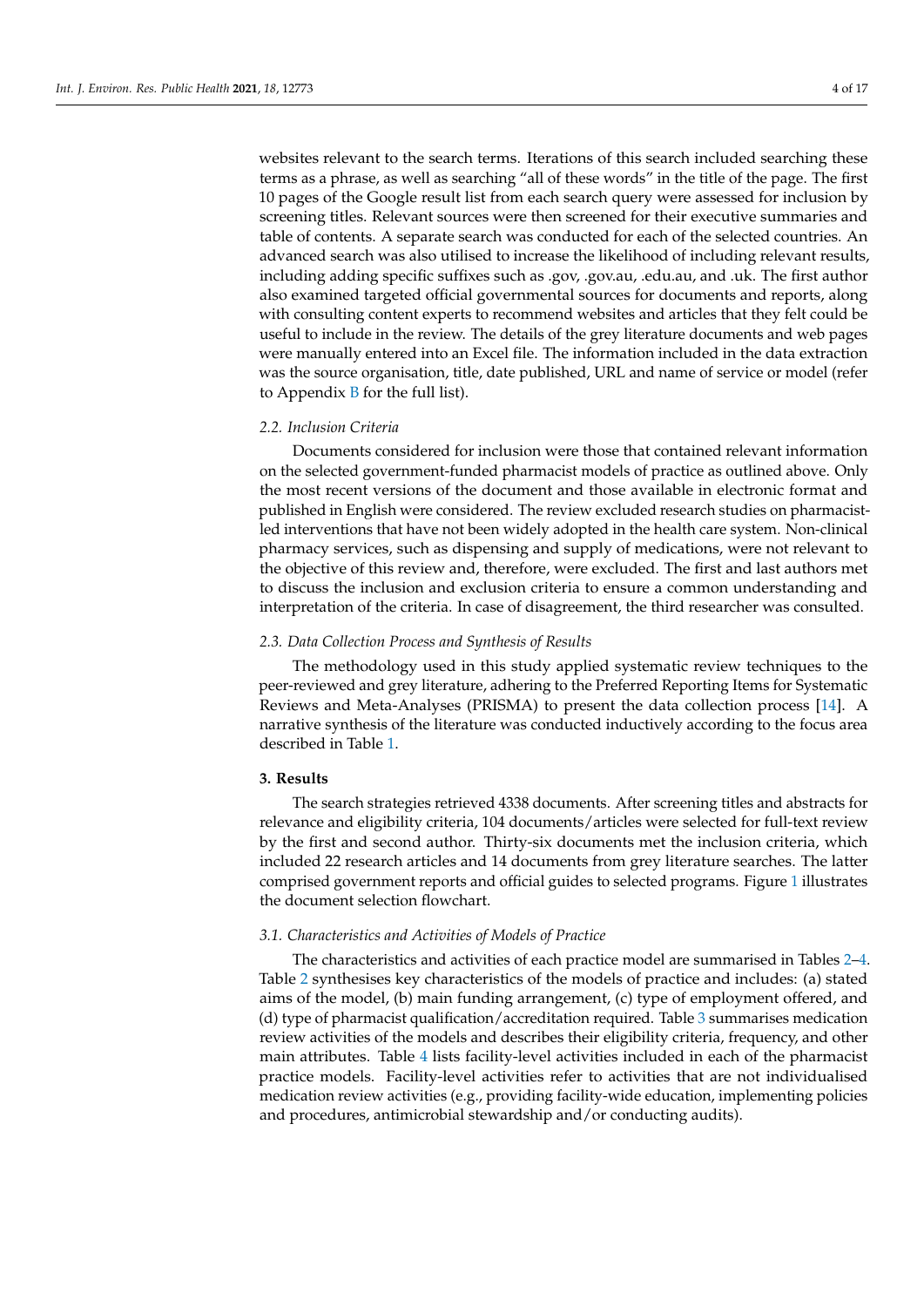|                                                 | MOCH-England [10,15]                                                                                                                                                                                                                                                                                                   | RMMR and QUM Services-Australia [16-19]                                                                                                                                                                                                                                            | CMS in Long-Term Facilities-USA [9,20]                                                                                                                                                                                                             | MTM—USA [8]                                                                                                                                           |
|-------------------------------------------------|------------------------------------------------------------------------------------------------------------------------------------------------------------------------------------------------------------------------------------------------------------------------------------------------------------------------|------------------------------------------------------------------------------------------------------------------------------------------------------------------------------------------------------------------------------------------------------------------------------------|----------------------------------------------------------------------------------------------------------------------------------------------------------------------------------------------------------------------------------------------------|-------------------------------------------------------------------------------------------------------------------------------------------------------|
| Stated aims of the model/service                | To train and deploy clinical<br>pharmacists and pharmacy<br>technicians into care home settings to<br>improve quality of care through<br>better medicines use, savings and<br>waste reduction.                                                                                                                         | To improve the patient's quality of life and health<br>outcomes using a best practice approach, detect<br>and address medicine-related problems, and<br>provide education to residents, carers and other<br>healthcare providers.                                                  | To obtain services of a licensed pharmacist<br>by facilities to ensure the safe and effective<br>use of medications and other<br>pharmaceutical services.                                                                                          | To improve medication use, reduce<br>the risk of adverse events, and<br>improve medication adherence.                                                 |
| Main funding arrangement                        | Funded fully by NHS England's<br>Pharmacy Integration Fund in year 1,<br>and subsequently 50% of costs is<br>covered by local commissioning<br>group (Clinical Commissioning<br>Groups, in England).                                                                                                                   | Funded by the Australian Government<br>Department of Health & Ageing under the 7th<br>Community Pharmacy Agreement.                                                                                                                                                                | Facilities funded by the Centers for Medicare<br>and Medicaid (CMS) must meet their<br>requirements, which include obtaining the<br>services from consultant pharmacists to<br>oversee pharmacy services for the long-term<br>care (LTC) facility. | Medicare Part D plan sponsors are<br>funded federally by the Centers for<br>Medicare and Medicaid Services<br>through the Medicare Part<br>D program. |
| Type of Employment                              | Pharmacy professionals are employed<br>by a range of employers (including<br>NHS hospitals, GP practices,<br>community hospitals, community<br>pharmacy, commissioning<br>organisations)—all employers were<br>commissioned by clinical commission<br>groups (CCG) to work on a part-time<br>basis depending on model. | Consultant pharmacists work as independent<br>contractors and are compensated per service<br>from the Community Pharmacy<br>Agreement funds.                                                                                                                                       | Consultant pharmacists can be<br>self-employed, employed by the facility, or<br>employed by a pharmacy provider.                                                                                                                                   | Medicare Part D plan sponsors * set<br>contracts and the fee structure to<br>remunerate pharmacists to provide<br>MTM services.                       |
| Type of qualification/accreditation<br>required | Licensed pharmacist. Pharmacists<br>participate in an 18-month training<br>pathway, including the UK's<br>independent pharmacist<br>prescribing pathway.                                                                                                                                                               | Licensed pharmacist and additional accreditation<br>with an approved professional body such as the<br>Association of Consultant Pharmacists (AACP)<br>or the Society of Hospital Pharmacists of<br>Australia (SHPA). The accreditation is renewed<br>every 3 years by examination. | Licensed Pharmacist in state/jurisdiction.                                                                                                                                                                                                         | Licensed pharmacist in<br>state/jurisdiction.                                                                                                         |

**Table 2.** Key characteristics of the selected pharmacists' models of practices in RACFs.

<span id="page-4-0"></span>\* Part D plan sponsors are non-governmental organisations under contract with CMS to offer prescription drug benefits and MTM programs.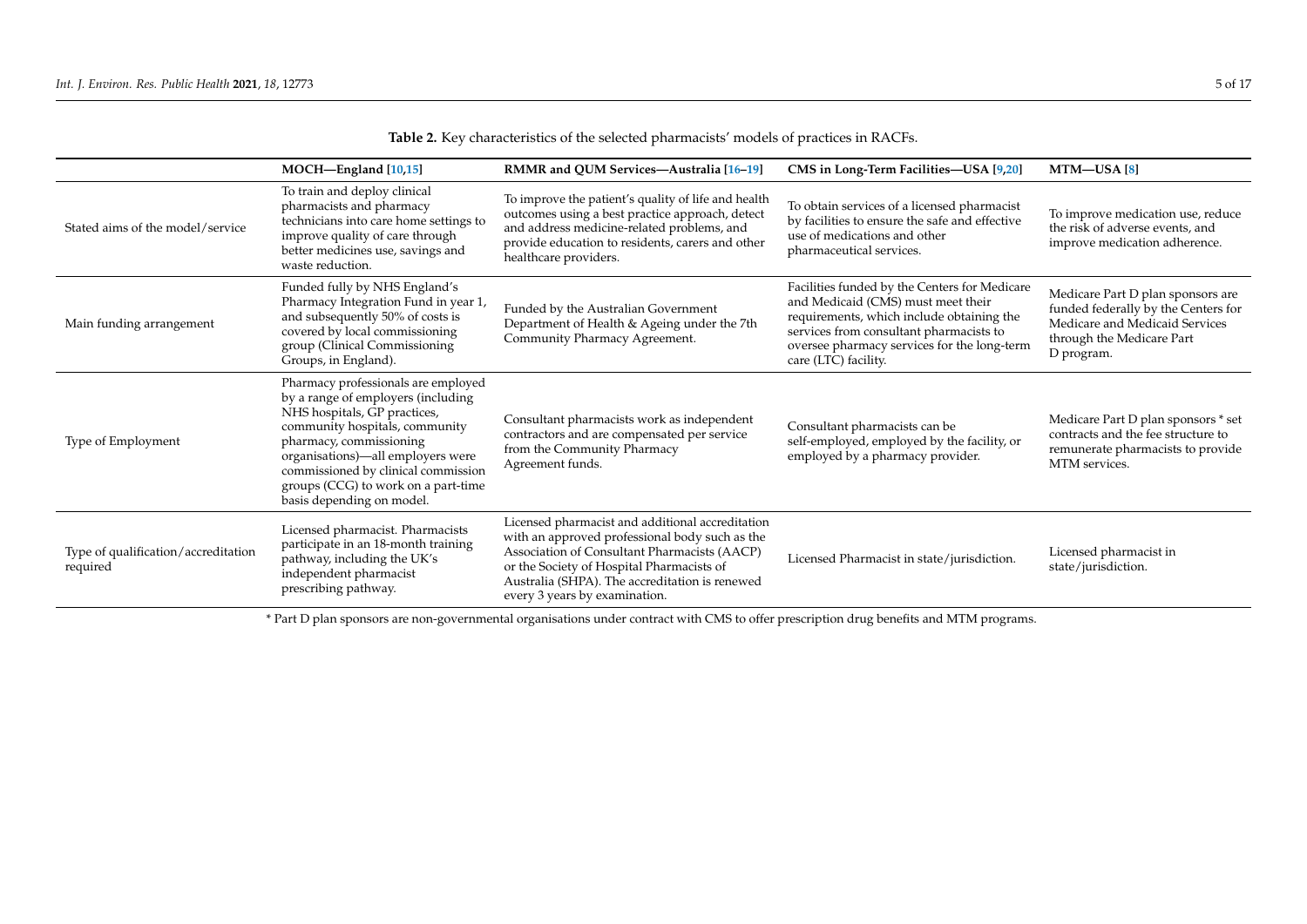<span id="page-5-0"></span>

|                                          | MOCH-England [10,15]                                                                                                                                                                                                                                          | RMMR and QUM Services-Australia [16-19]                                                                                                                                                                                      | CMS in Long-Term Facilities-USA [9,20]                                                                                                                                                                                                                                                                                                                                                                                   | MTM–USA [8]                                                                                                                                                                                                                                                                                                                                         |
|------------------------------------------|---------------------------------------------------------------------------------------------------------------------------------------------------------------------------------------------------------------------------------------------------------------|------------------------------------------------------------------------------------------------------------------------------------------------------------------------------------------------------------------------------|--------------------------------------------------------------------------------------------------------------------------------------------------------------------------------------------------------------------------------------------------------------------------------------------------------------------------------------------------------------------------------------------------------------------------|-----------------------------------------------------------------------------------------------------------------------------------------------------------------------------------------------------------------------------------------------------------------------------------------------------------------------------------------------------|
| Description of Activity                  | The model incorporates direct<br>patient-facing activities within a<br>shared decision-making framework<br>depending on local needs (e.g.,<br>structured medication reviews, end of<br>life support, frailty reviews).                                        | Involves a systematic review of resident's<br>medication regimen.                                                                                                                                                            | Drug Regimen Review (DRR) is a review of<br>the medical chart of each resident to report<br>and act on irregularities and must ensure<br>residents are free from unnecessary<br>medications.                                                                                                                                                                                                                             | Involves a comprehensive review<br>of medications.                                                                                                                                                                                                                                                                                                  |
| Eligibility criteria to receive activity | Activity must contain a risk<br>stratification strategy to prioritise<br>residents in need of medication<br>review.                                                                                                                                           | Residents must meet eligibility criteria (e.g., the<br>patient is at risk of, or currently experiencing,<br>medication misadventure).                                                                                        | All residents must be reviewed.                                                                                                                                                                                                                                                                                                                                                                                          | Eligible Medicare Part D*<br>recipients who meet the eligibility<br>requirements can be targeted by<br>Part D plan sponsors, such as those<br>residents with multiple chronic<br>conditions, multiple Part D covered<br>medications, especially those<br>incurring high annual medication<br>costs.                                                 |
| Frequency of service                     | As required, no restriction.                                                                                                                                                                                                                                  | Permanent residents in accredited RACFs are<br>eligible to receive an RMMR every 24 months or<br>if deemed clinically necessary by the prescriber,<br>with 2 follow-ups if required                                          | A monthly review by consultant pharmacist                                                                                                                                                                                                                                                                                                                                                                                | Involves an annual comprehensive<br>medication review (CMRs) and<br>targeted medication reviews<br>(TMRs) at least quarterly with<br>follow-up interventions when<br>necessary.                                                                                                                                                                     |
| Communication                            | Pharmacists must be able to access<br>care home resident/GP records and<br>appropriate data with adequate<br>information technology support.<br>Pharmacists must engage directly<br>with GP Practices responsible for the<br>primary health care of patients. | Where appropriate, the accredited pharmacist<br>and the referring medical practitioner should<br>discuss the findings, recommendations and<br>suggested medicines management<br>strategies, either by phone or face to face. | The pharmacist must document any<br>identified irregularities in a separate written<br>report. The report may be in paper or<br>electronic form.<br>The pharmacist's findings are considered<br>part of each resident's medical record.<br>The pharmacist is also responsible for<br>reporting any identified irregularities to the<br>attending physician, the facility's medical<br>director, and director of nursing. | Plan sponsors are encouraged to<br>adopt standardised health<br>information technology (HIT) for<br>documentation of MTM services.<br>The MTM provider should<br>coordinate the recommendations<br>for drug therapy changes as a result<br>of an MTM encounter with the<br>beneficiary's treating physician and<br>healthcare team at the facility. |

# **Table 3.** Medication review activities.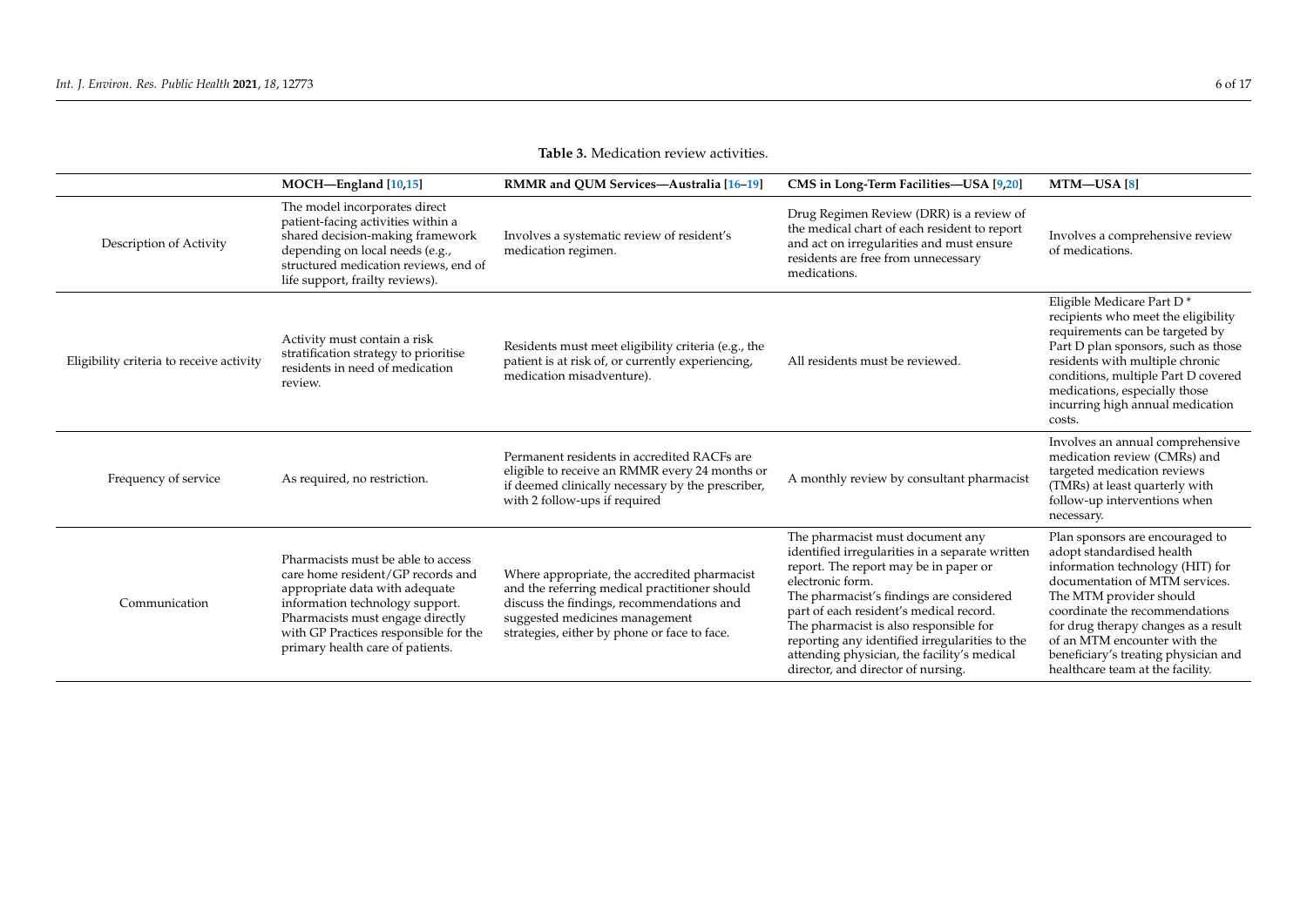## **Table 3.** *Cont.*

|                  | MOCH-England [10,15]                                                                                                                                             | <b>RMMR</b> and OUM Services—Australia [16-19]                                                                                                | CMS in Long-Term Facilities—USA [9,20]                                                                                                                                                    | MTM—USA [8]                                                                                                                                                                                                                                                                                                               |
|------------------|------------------------------------------------------------------------------------------------------------------------------------------------------------------|-----------------------------------------------------------------------------------------------------------------------------------------------|-------------------------------------------------------------------------------------------------------------------------------------------------------------------------------------------|---------------------------------------------------------------------------------------------------------------------------------------------------------------------------------------------------------------------------------------------------------------------------------------------------------------------------|
| Other attributes | Support arrangements for those with<br>cognitive disabilities and palliative<br>care.<br>A focus on resident and family's<br>involvement in the decisions-making | An RMMR is initiated by GP referral, pharmacist<br>sends recommendations to resident's GP, then a<br>medication management plan is developed. | A focus on reviewing psychotropic<br>medications (i.e., PRN orders for<br>psychotropics are limited to 14 days).<br>Facility must ensure medication error rate is<br>less than 5 percent. | Resident's CMR may be conducted<br>person-to-person, or via a<br>telehealth consultation.<br>Involves a summary with a<br>personalised medication action<br>plan and medication list for the<br>residents.<br>Promote coordinated care,<br>intervention recommendations<br>must target both residents and<br>prescribers. |

\* Medicare Part D refers to a United States federal-government program to help Medicare beneficiaries pay for self-administered prescription drugs through prescription drug insurance premiums.

**Table 4.** Types/characteristics of facility-level activities included in models of practice.

<span id="page-6-0"></span>

| MOCH-England [10,15]                                                                                                                                                                                                                                                                                                                                                                                                                                                       | RMMR and QUM Services-Australia [16-19]                                                                                                                                      | CMS in Long-Term Facilities-USA [9,20]                                                                                                                                                                                                                                                                                        | $MTM$ —USA [8]                                                                                     |
|----------------------------------------------------------------------------------------------------------------------------------------------------------------------------------------------------------------------------------------------------------------------------------------------------------------------------------------------------------------------------------------------------------------------------------------------------------------------------|------------------------------------------------------------------------------------------------------------------------------------------------------------------------------|-------------------------------------------------------------------------------------------------------------------------------------------------------------------------------------------------------------------------------------------------------------------------------------------------------------------------------|----------------------------------------------------------------------------------------------------|
| - Support antimicrobial stewardship;<br>- Commitment to supporting frailty through<br>working with a multidisciplinary team;<br>- Integration as part of the multidisciplinary<br>health care team;<br>- Engage and collaborate with GP practices<br>and community pharmacists;<br>- Support care homes and their staff with<br>medicines management tasks (e.g., ordering<br>and safe storage of medicines);<br>- Support nursing staff with medicines<br>administration. | QUM services can include any of the following<br>activities:<br>- Medication advisory activities;<br>- Education activities;<br>- Continuous quality improvement activities. | A licenced pharmacist must be consulted on<br>provision of pharmacy services in the facility,<br>including:<br>- Establishing a system of records of receipt<br>and disposition of all controlled drugs;<br>- Ensure adequate labelling and storage of<br>drugs and biologicals in accordance with State<br>and Federal laws. | Provides resident specific services only<br>and does not provide any facility-level<br>activities. |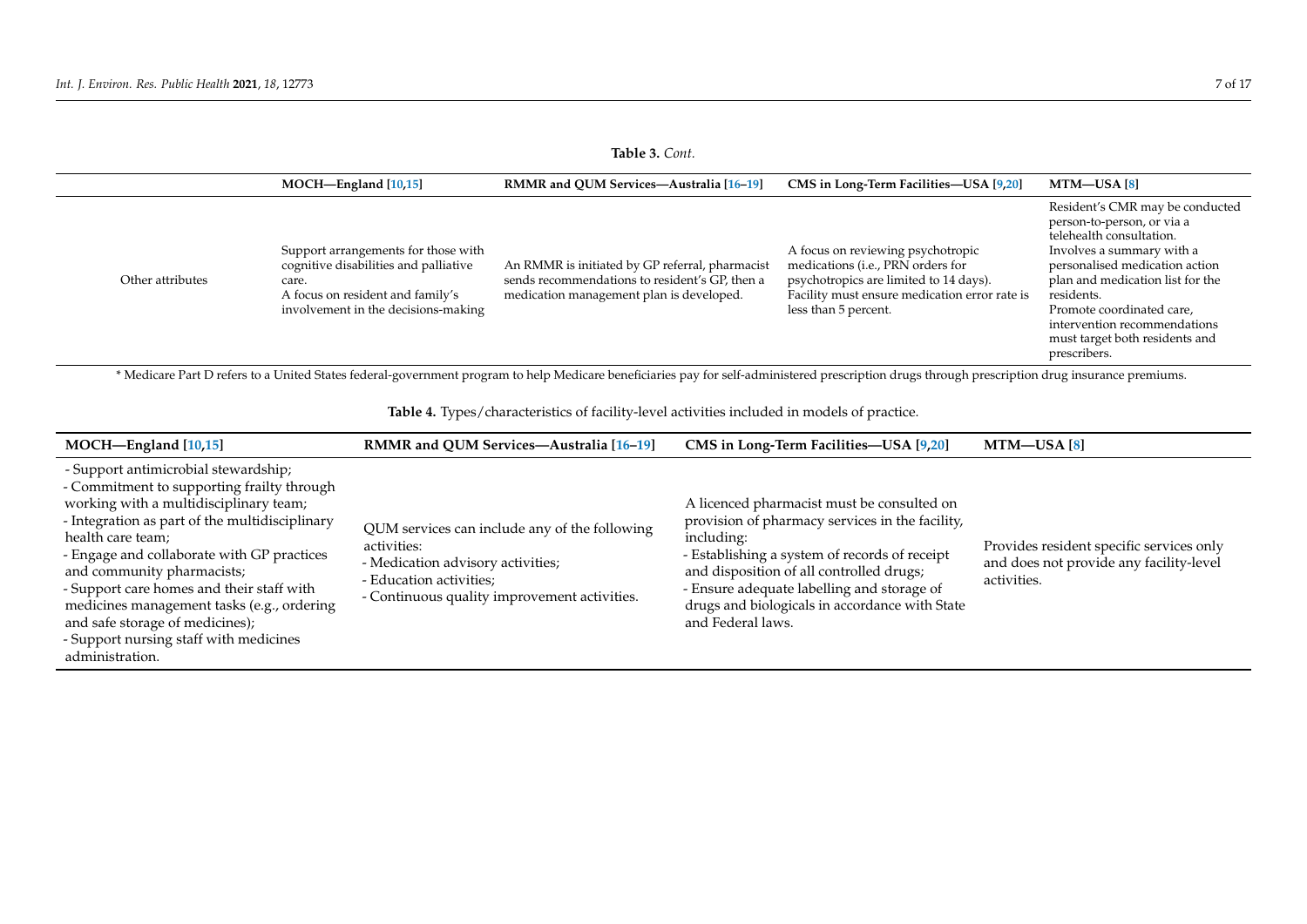<span id="page-7-0"></span>

**Figure 1.** PRISMA flow diagram of document included in this review.

## *3.2. Australian Pharmacist Model in Residential Aged Care—Residential Medication Management Review (RMMR) and Quality Use of Medicine (QUM) Programs*

macist services—the residential medication management review (RMMR) and quality use *3.1. Characteristics and Activities of Models of Practice* program, which was started in 1997, allowing an accredited pharmacist to conduct a medi-cation review service for residents in RACFs [\[18\]](#page-14-18). The purpose of the RMMR service is to identify and resolve MRPs to improve and achieve positive health outcomes for residents. Upon completion of the medication review, pharmacists send a report with recommendations to the resident's medical practitioner. Medical practitioners review the RMMR report and act on pharmacists' recommendations at their discretion. [\[16,](#page-14-19)[19\]](#page-15-2). The QUM service aims to improve medication-related practices at a facility-wide level, including conducting activities such as staff training and education, continuous improvement activities, and medication review activities (e.g., providing facility-wide education, inplementing poli---------------------participation in medication advisory committees. These activities are usually set up as an<br>
and a participation in medication advisory committees. These activities are usually set up as an The Australian model included in this review involves two government-funded pharof medicines (QUM) services. The RMMR program is a collaborative medication review agreement between a QUM service provider and an RACF. The facility must be provided with a minimum of one QUM activity each quarter to receive the QUM payment [\[17](#page-14-20)[,21\]](#page-15-3).

Australian studies examining RMMRs have shown promising results in improving QUM indicators for RACF residents. A recent systematic review included eight studies on RMMR interventions, showing effectiveness in identifying MRPs; on average, pharmacists identified 2.7–3.9 MRP per RMMR [\[4\]](#page-14-4). The most common MRP type was found to be "undertreatment of conditions", followed by "medication selection problems" [\[22\]](#page-15-4).

The most prevalent types of recommendations made by pharmacists after conducting RMMRs were laboratory monitoring followed by dose or schedule changes [\[4\]](#page-14-4). The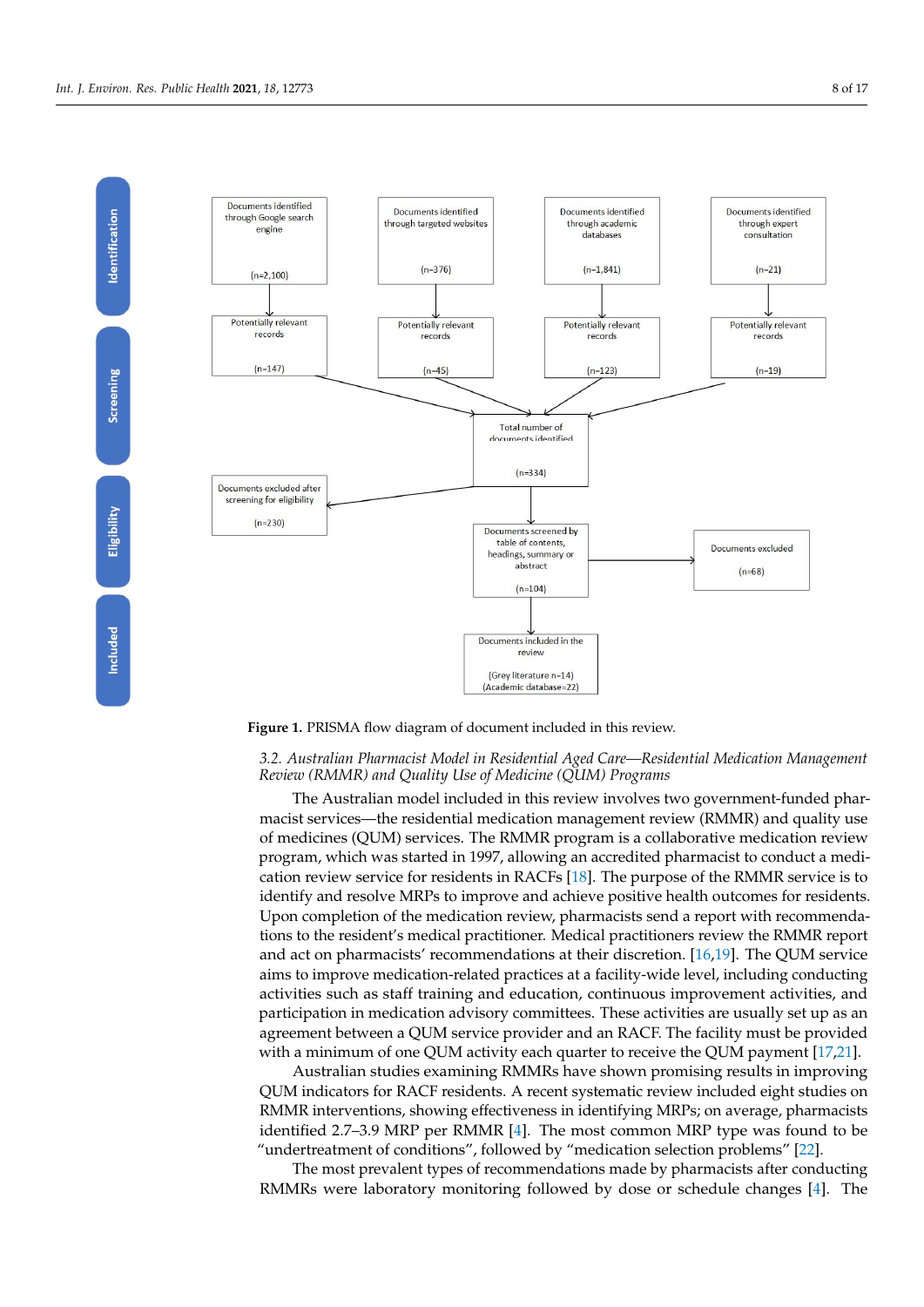acceptance rate of recommendations by physicians ranged between 45% and 84%, with recommendations related to education and counselling most likely to be accepted [\[2\]](#page-14-1).

A study examining the impact of RMMRs on reducing the drug burden index (DBI)® found a reduction in DBI score® by half with a notable reduction in benzodiazepine use, as well as the doses of antipsychotic medications [\[23\]](#page-15-5). A retrospective study examining the effect of RMMRs on anticholinergic burden using seven different scales found a significant reduction in anticholinergic burden after pharmacists' recommendations. Additionally, the reduction persisted after accounting for doctors' acceptance of recommendations [\[24\]](#page-15-6). A study examining the effect of RMMRs on regimen complexity using the Medication Regimen Complexity Index (MRCI)<sup>®</sup> failed to show a significant effect [\[25\]](#page-15-7).

The effect of RMMRs on specific areas of therapy was examined in three studies [\[1,](#page-14-0)[26,](#page-15-8)[27\]](#page-15-9). The appropriateness of prescribing renally cleared medications showed improvements, resulting in 93% GP acceptance rate of recommendations related to the monitoring of renal function [\[1\]](#page-14-0). Another cohort study examined the use of antithrombotic medications in residents with atrial fibrillation but found no impact of RMMRs on the prevalence of appropriate use of antithrombotic medications [\[26\]](#page-15-8). A study found pharmacists rarely intervened when residents were on QT-prolonging medications, with only 9% of pharmacists intervening when residents were considered at high risk of QT prolongation [\[27\]](#page-15-9). The timeliness of conducting RMMRs has been assessed in a study, which showed that only 21.5% of RMMRs were conducted within three months, suggesting a need to intervene earlier [\[28\]](#page-15-10). The longer-term impact of RMMRs on resident-specific clinical outcomes is still largely unknown. Additionally, most studies in the literature are retrospective studies with small sample sizes, which may limit interpretation and generalisability [\[4\]](#page-14-4).

#### *3.3. The Medicine Optimisation in Care Homes (MOCH) Program (England)*

The Medicines Optimisation in Care Homes (MOCH) program was a result of the Five-Year Forward plan published by National Health Service (NHS) England in 2014, with the aim of transforming the future of health services in England [\[29\]](#page-15-11).

The MOCH program aims to integrate clinical pharmacists and pharmacy technicians into RACFs for at least 0.4 full-time equivalent [\[10\]](#page-14-7). The emphasis of the program is to provide a holistic approach to medication management and optimisation with shared decision making with residents and staff. The clinical services offered within the MOCH program are flexible and can be tailored to meet local needs but must include a direct patient-facing activity such as structured medication reviews, end of life support, or frailty reviews. There is also a focus on supporting frailty through multidisciplinary team meetings (Table [4\)](#page-6-0). In England, the publication of the "Long Term Plan" and the development of clusters of general medical practices known as primary care networks have ensured that the NHS MOCH model of holistic structured medication reviews is now sustained [\[29\]](#page-15-11).

New care models (also known as vanguard sites) were trialled prior to initiating the NHS MOCH program, and showed promising results with improvements in medication costs and time efficiencies [\[30\]](#page-15-12). One example is the Northumberland new care model, which incorporated pharmacists and technicians as part of an enhanced care team in RACFs to improve health outcomes and reduce costs [\[31\]](#page-15-13). Over 15 months, the pharmacy team conducted 5124 interventions, with an estimated 223 hospital admissions avoided. Its medicine optimisation interventions contributed to a reduction in polypharmacy from an average of nine medications per resident to seven, with 17.4% of medications ceased [\[31\]](#page-15-13). Preliminary evidence of two other vanguard sites that incorporated pharmacists into their care team showed a reduction in the number of hospital admissions [\[32,](#page-15-14)[33\]](#page-15-15), while the third vanguard study showed no change in hospital utilisation [\[34\]](#page-15-16). The Wakefield Enhanced Health in Care Homes had 27% fewer potentially avoidable admissions when compared to a control group [\[32\]](#page-15-14). The Nottingham City Clinical Commissioning Group, another vanguard site, had 18% fewer emergency admissions and 27% fewer potentially avoidable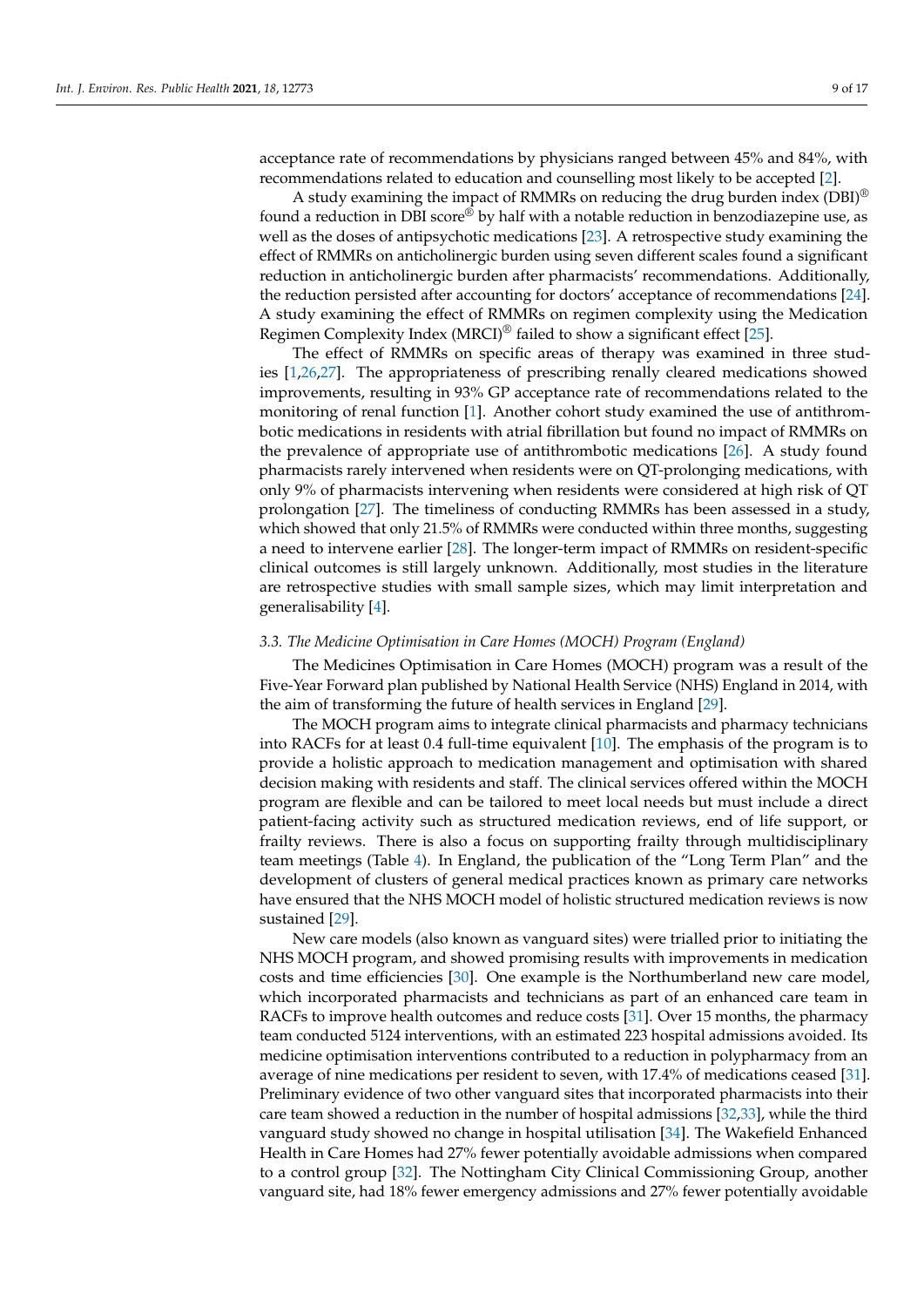admissions in comparison with the control group [\[33\]](#page-15-15). The Sutton Homes of Care Vanguard study also reported results on hospital utilisation but showed no change when comparing intervention and control groups [\[34\]](#page-15-16). Both the Wakefield Enhanced Health in Care Homes and the Sutton Homes of Care vanguard sites involved a pharmacist as well as other health professionals as part of a broader model of care. This makes it difficult to isolate the effect of pharmacists from the activities conducted by other health professionals.

#### *3.4. Centers for Medicare and Medicaid (CMS) Pharmacy Services in Long-Term Care (USA)*

The US federal government approved regulations in 1974 assigning pharmacists to oversee and evaluate the drug regimen of each resident in RACFs [\[35\]](#page-15-17). Currently, RACFs are required by federal law to obtain consultant pharmacists to oversee several pharmacy services, as set by the Centers for Medicare and Medicaid (CMS). The process is guided by federal tag numbers (or F-tags), which are minimum requirements that must be met to avoid noncompliance [\[20](#page-15-18)[,36\]](#page-15-19). The aim of the F-tags is to help facilities meet an acceptable standard of care, and failure to comply results in deficiency citations issued to facilities depending on the severity and impact of deficiency. Consultant pharmacists are needed to supervise pharmacy services, including the conduct of drug regimen reviews (DRRs) for each resident, setting up a system of records for controlled medicines, and developing and reviewing procedures, as well as ensuring adequate storage and labelling standards [\[9\]](#page-14-6).

The DRR is a medication review that involves reviewing residents' medication charts to identify and report any drug-related problems. A goal of DRR is to ensure the drug regimen is free from unnecessary drugs [\[9\]](#page-14-6). An emphasis has been placed on removing or reducing unnecessary psychotropic medication; to comply with the latest DRR compliance rules, all "when required" (PRN) psychotropic medications should be limited to 14 days of use unless the rationale is clearly stated by the prescriber [\[37\]](#page-15-20). The DRR must be conducted once monthly to ensure residents' medication regimens are free from unnecessary medications. Other pharmacy services that must be overseen by the consultant pharmacists include ensuring low medication error rates and establishing a system of records of receipt and disposition of all controlled drugs. Pharmacists must also establish precise labelling of medications and biologicals to ensure the display of appropriate instructions, cautions and expiration dates. Consultant pharmacists must also oversee adequate storage of medications to comply with state and federal laws [\[9\]](#page-14-6).

While the DRR service conducted by consultant pharmacists can be effective in reducing the use of psychotropic medications in nursing homes [\[38\]](#page-15-21), evidence has also pointed out the limited success of the DRR service to improve inappropriate prescribing and reduce the under-treatment of conditions [\[39\]](#page-15-22). Proposals to improve the current CMS pharmacy services in RACFs have recommended a more proactive pharmacist role to enhance patient care [\[40\]](#page-15-23). A study in the United States evaluated how well the traditional DRR service adheres to clinical practice guidelines when compared to adding a disease state management component for residents after receiving traditional DRR, and the study found a higher rate of adherence to clinical practice guidelines in four out of seven chronic conditions after receiving the added disease state management consultations [\[41\]](#page-15-24). Additionally, the Fleetwood landmark research project conducted in the state of North Carolina trialled an alternative consultant pharmacists' model of care to expand on the conventional CMS pharmacy services by incorporating a more prospective review where residents are prioritised at the time of dispensing to receive a DRR, along with direct communication with prescribers. The authors concluded that extending the CMS pharmacy services was feasible but needed changes in reimbursement to consultant pharmacists. However, the project also found no changes in hospitalisation rate when compared to the conventional CMS DRR service [\[40\]](#page-15-23).

#### *3.5. Medication Therapy Management in Long-Term Care (USA)*

Medication therapy management (MTM) is a program aimed to improve medication use and optimise medication-related outcomes by pharmacists and other health care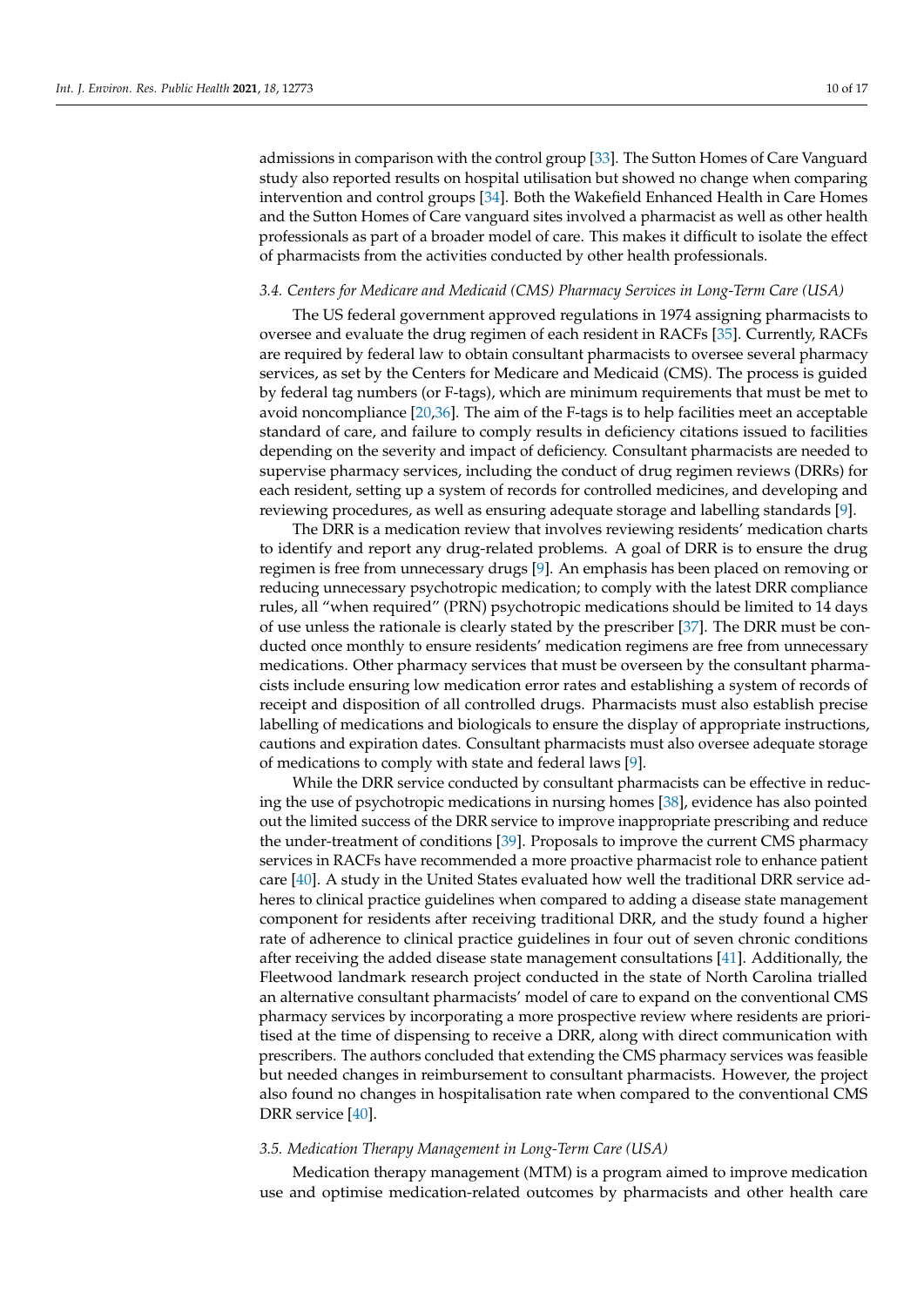professionals. The MTM program is operated by Medicare part D plan sponsors that can target beneficiaries, provided they meet the eligibility criteria. The MTM program can be offered in any setting, including RACFs [\[42\]](#page-15-25).

The MTM services involve an annual comprehensive medication review (CMR) and a quarterly targeted medication review (TMR) with follow-up interventions aimed at both prescribers and patients. The comprehensive medication review (CMR) is a systematic and thorough process to review patients' medication therapy to identify MRPs and create a plan to resolve them with the patient or prescriber. The medication review is conducted in real time with patients or their caregivers, either in person or by telehealth. The targeted medication review (TMR) is initiated on enrolment and aims to assess specific targeted MRPs and monitor any unresolved issues in medication regimens to be assessed [\[8\]](#page-14-5). The MTM provider must assess eligibility criteria and coordinate recommendations with the healthcare team members, such as prescribers and consultant pharmacists at the facility. Eligibility criteria include residents who have multiple chronic conditions, take multiple medications covered under Medicare part D plans, and have annual medication costs that are likely to incur a threshold cost.

Research into the effect of MTM services in the US has shown some success in identifying and reducing potentially inappropriate medication use [\[43–](#page-15-26)[45\]](#page-16-0). In a retrospective study of 9059 Medicare beneficiaries, MTM interventions provided by a clinical pharmacist were associated with a reduction in drugs to avoid in the elderly [\[44\]](#page-16-1). The MTM program was evaluated over a period of 10 years in one of the largest healthcare providers in the state of Minnesota; the study showed positive results in relation to decreased drug therapy problems and substantial cost savings of USD 1.29 per USD 1 in MTM administrative costs [\[45\]](#page-16-0). There is insufficient evidence, however, for the effect of MTM services on residents' health outcomes. A systematic review of MTM interventions in outpatient settings concluded that there was inadequate evidence available with respect to improvement in health outcomes, such as disease-specific morbidity, disease-specific or all-cause mortality, and harms. This is mostly due to inconsistency in evidence and heterogeneity in interventions in the populations studied [\[43\]](#page-15-26).

#### **4. Discussion**

This article explored four current pharmacist practice models in the RACF setting: the Medicine Optimisation in Care Homes (MOCH) program from England, the Australian pharmacist model in residential aged care (the RMMR and QUM services), and the Centers for Medicare and Medicaid (CMS) pharmacy services in long-term care and medication therapy management (MTM) from the United States. The review aimed to provide an overview, synthesise the available evidence, and identify key clinical and non-dispensing activities conducted by pharmacists for each of the selected pharmacist practice models.

## *4.1. Medication Review Activities*

Medication review activities constitute the key component of the four presented models. There are important differences in how pharmacists conduct medication reviews in each of the models. The differences mainly relate to eligibility criteria, frequency of medication reviews recommended per resident, and the comprehensiveness of the medication review activity. The MOCH model in England integrates a flexible structure where pharmacists and facilities can decide the type and frequency of medication review activities that best suit the needs of residents. The program structure allows pharmacists to establish a risk stratification strategy to select which residents are prioritised according to the local needs of each facility [\[10\]](#page-14-7). In contrast, the Australian model recommends accredited pharmacists to conduct RMMRs usually every 24 months, in addition to two follow-ups within 9 months post RMMR, or occasionally more frequently if a resident is at risk of medication misadventure or has been recently discharged from hospital, according to specific eligibility criteria [\[18](#page-14-18)[,19\]](#page-15-2). Conducting RMMRs reactively after a resident has experienced a recent health event has been criticised by medical practitioners [\[46](#page-16-2)[,47\]](#page-16-3). Instead, a more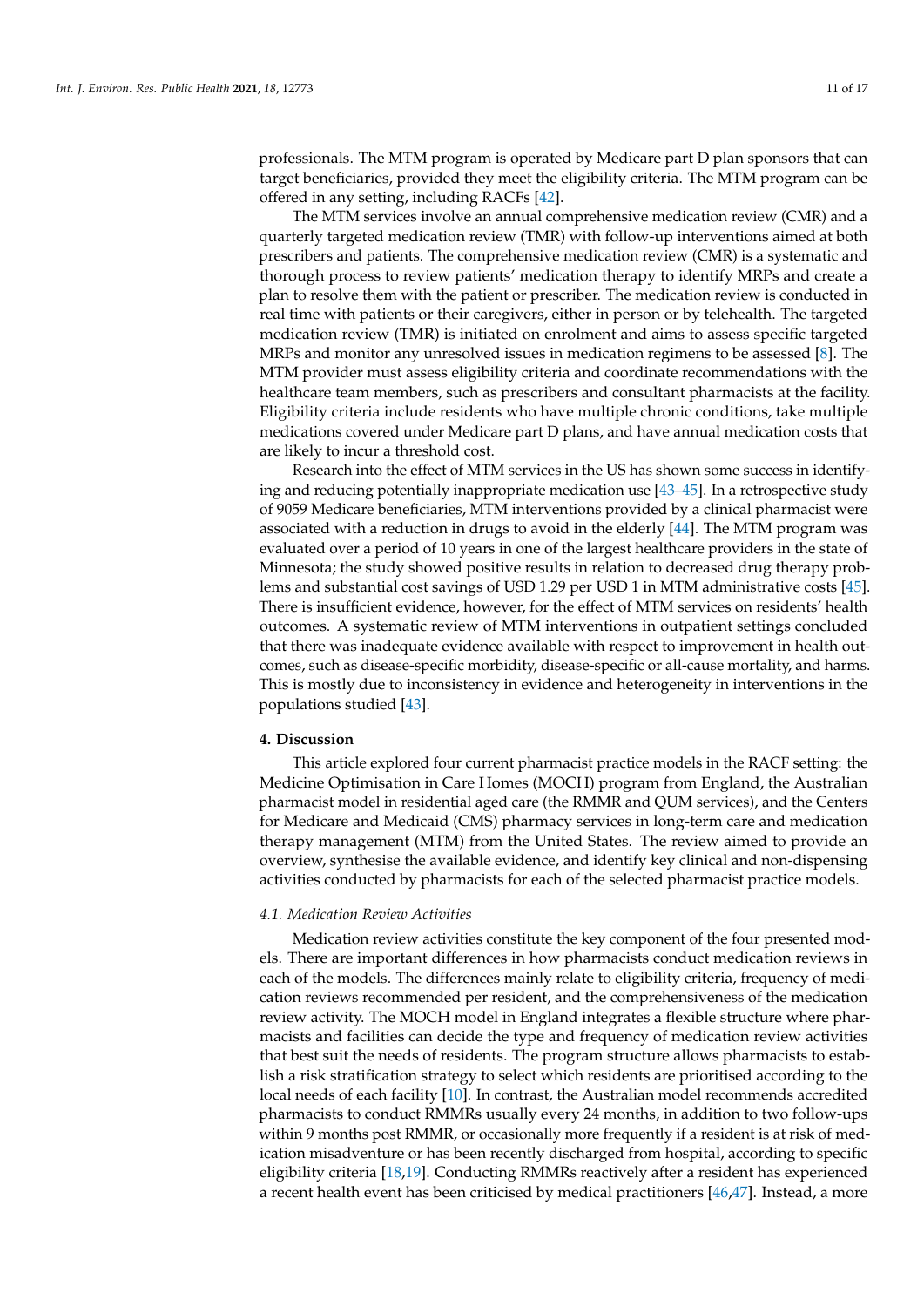proactive approach to conduct a medication review may help prevent medication-related adverse outcomes before they occur. In the United States' CMS model, consultant pharmacists are required to conduct drug regimen reviews (DRR) for all residents on a monthly basis for the purpose of ensuring there are no unnecessary medications [\[9\]](#page-14-6). However, the DRR is a medication chart review that lacks the comprehensiveness and systematic approach of other models. On the other hand, the United States' MTM program involves a comprehensive annual medication review along with more targeted reviews conducted quarterly [\[8\]](#page-14-5). However, a drawback for the MTM program is it is limited to residents who are only covered by the Medicare Part D insurance plans and meet its stringent eligibility criteria [\[8\]](#page-14-5).

#### *4.2. Facility-Level Activities*

Pharmacists' involvement in facility-level activities varies considerably in the presented models; for example, England's MOCH program's commitment to antimicrobial stewardship and the use of data and technology to support medicine optimisation [\[10\]](#page-14-7). The Australian model offers quality use of medicines (QUM) services to improve medicinesrelated practices in RACFs, which include participating in medication advisory committees, education, and continuous quality improvement activities [\[18\]](#page-14-18), although with limited evidence of the effectiveness [\[48\]](#page-16-4). Pharmacists working within the CMS model in the USA are consulted on procedures and policies related to the provision of medication services in the facility. Those activities include establishing a system of records for controlled drugs, ensuring adequate storage, and labelling of drugs and biologicals [\[9\]](#page-14-6). The MTM program in the US is an exception in that it only focuses on providing comprehensive medication reviews (CMRs) and targeted medication reviews specific to residents, and does not support any facility-level services [\[8\]](#page-14-5).

There is variation in facility-level activities provided by the practice models presented. As medication experts, pharmacists' participation in facility-level activities, such as providing education and contributing to policies, may help improve the quality of medication management practices in RACFs. However, evidence on the effectiveness of such activities is still limited. A systematic review by Lee et al. found that pharmacist interventions such as education improved the knowledge of health care workers but was unable to generalise findings due to the poor quality of studies and limited sample sizes [\[3\]](#page-14-2). A qualitative study found healthcare professionals often recommended conducting facility-level audits and feedback to staff as a potential solution to reduce polypharmacy [\[49\]](#page-16-5). Further evidence is needed on which facility-level activities should be routinely adopted by pharmacists in RACF settings.

## *4.3. Current Evidence for the Practice Models*

The evidence for the Australian RMMR model, as well as both models from the USA, has shown effectiveness in identifying MRPs [\[4,](#page-14-4)[38](#page-15-21)[,45\]](#page-16-0). In fewer studies, those models have also shown success in reducing MRPs [\[39,](#page-15-22)[44,](#page-16-1)[50\]](#page-16-6). The MOCH program in England has shown improvements in medication costs and time efficiencies from smaller scale pilot studies, which have not yet been published in peer-reviewed literature [\[32,](#page-15-14)[33\]](#page-15-15). For the most part, the evidence for the pharmacist models of practice explored in this review, as well as other pharmacist-led interventions in RACFs, has focused on the effectiveness in identifying and reducing MRPs. Further research is needed to identify the effects of pharmacists' models on resident-specific outcomes, such as hospitalisations, mortality rate and quality of life [\[51\]](#page-16-7). While this review did not assess the quality of evidence presented, two systematic reviews of pharmacist interventions in aged care have indicated that many studies are of lower quality designs, such as pre- and post-studies, and have small sample sizes [\[3,](#page-14-2)[4\]](#page-14-4). Therefore, there is a need for better quality studies, such as randomised controlled trials with large sample sizes, to determine the impact of the presented models.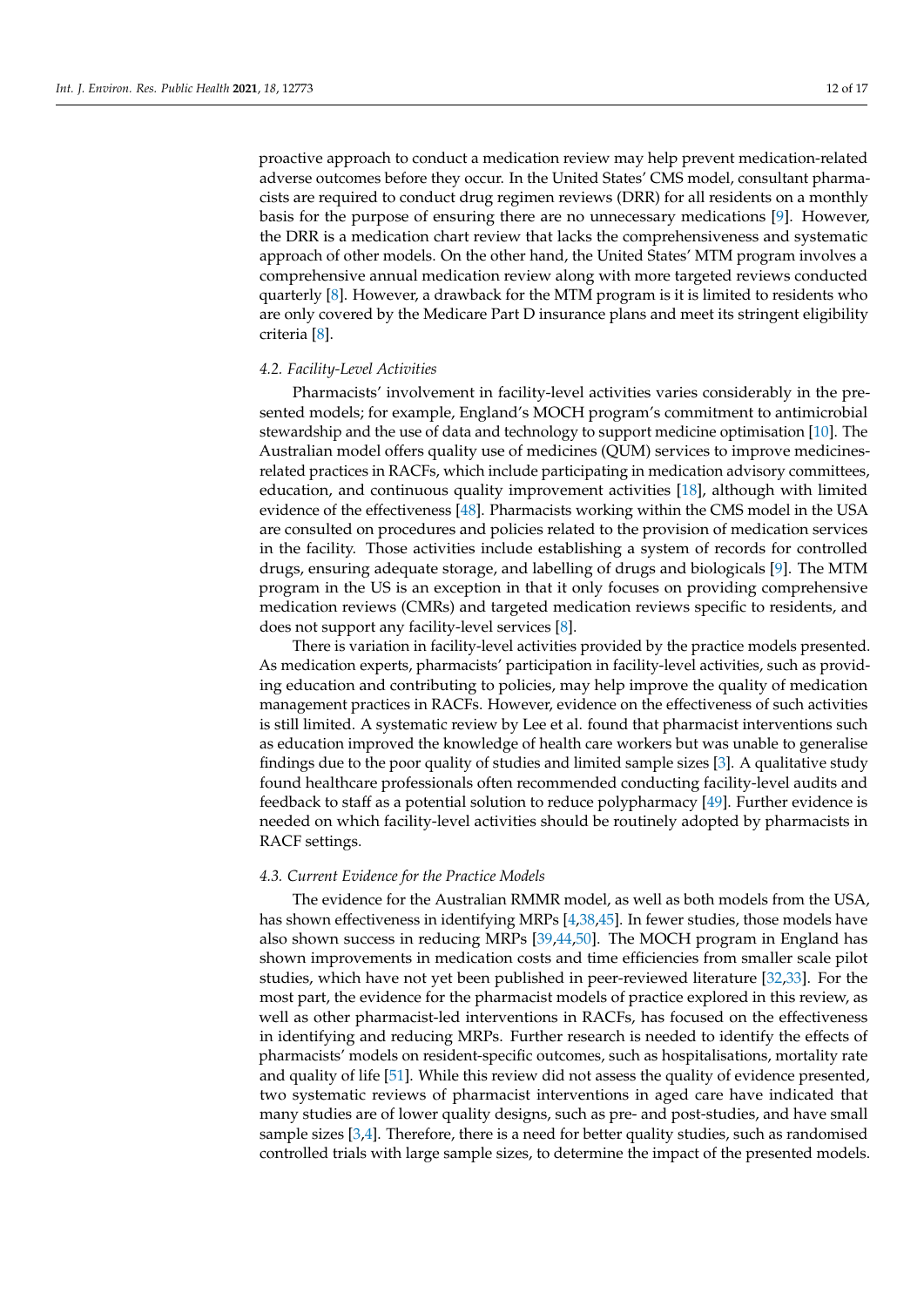## *4.4. Level of Collaboration*

Pharmacists' level of collaboration with the multidisciplinary healthcare team differs amongst the selected models. In England, the MOCH program places an emphasis on integrating pharmacists within the multidisciplinary team and highlights the importance of engagement with medical practitioners. The program also recommends the participation of residents and their families in the decision-making processes [\[10\]](#page-14-7). In contrast, the Australian model, as well as the two US pharmacist models presented in this review, place less emphasis on integrating pharmacists as part of the multidisciplinary healthcare teams in RACFs. In particular, there is a lack of information on pharmacists' interaction with nurses when conducting medication review activities in aged care. It is sometimes mentioned as part of the multidisciplinary team in the MOCH program [\[10,](#page-14-7)[15\]](#page-14-21). Medication review activities generally involve interaction with residents and then recommendations are communicated and considered by medical practitioners. A pilot study in Australia trialled embedding a pharmacist to conduct integrated services as part of the RACF healthcare team [\[52\]](#page-16-8). The study suggested that performing integrated services by a pharmacist collaboratively within the RACF healthcare team increased the participation of stakeholders during medication reviews and helped the delivery of a more holistic patient-centred service to residents [\[53\]](#page-16-9). Increasing the collaboration of pharmacists with the RACF's multidisciplinary team may help improve the current practice models and increase pharmacists' and residents' involvement in decision making [\[54\]](#page-16-10).

## *4.5. Future Directions*

The role of pharmacists in the residential aged care setting is evolving. Pharmacists are increasingly expanding their range of activities performed in RACFs. However, highquality studies examining integrated pharmacist services in the aged care setting are still needed to support and develop this role in the future. Currently, there are two cluster randomised controlled trials underway in the UK and Australia, which are exploring novel practice models in aged care where pharmacists are working collaboratively with the multidisciplinary team. The Care Home Independent Prescribing Pharmacist Study (CHIPPS study) in the UK is a five-year research programme into medicines management in care homes, aiming to determine the clinical benefits and cost-effectiveness of a pharmacist-independent prescribing service in RACFs compared to usual GP-led care; the intervention involves conducting medication reviews, prescribing, training and support, and communication [\[55\]](#page-16-11). In Australia, the pharmacist in residential aged care facilities study (the PiRACF study) aims to evaluate the effectiveness of an integrated pharmacist practice model within a multidisciplinary team in the aged care facility [\[56\]](#page-16-12). This new model involves embedding a pharmacist as part of the multidisciplinary health care team for two days a week to conduct medication management activities alongside nurses, carers and doctors. Medication management activities include conducting medication reviews, clinical audits, education and being involved with facility policies and procedures. If such studies are successful and show cost-effectiveness, they may have implications for future polices as governments may be more likely to fund integrating pharmacists in residential aged care settings as part of multidisciplinary healthcare teams. This evolving role in the future also has implications for pharmacy education as pharmacists must enhance their collaboration and communication skills to successfully adopt a more multidisciplinary approach to medication use and safety [\[57\]](#page-16-13).

## *4.6. Limitations*

There are limitations to the findings reported in this review. The review did not aim to include all pharmacists' activities related to medication management in RACFs in the countries selected. The findings were synthesised from selected documents and peer-reviewed articles. Therefore, the application of this in practice may somewhat differ. Nonetheless, the authors took considerable effort in trying to ascertain all information found with discussions with pharmacists from selected countries.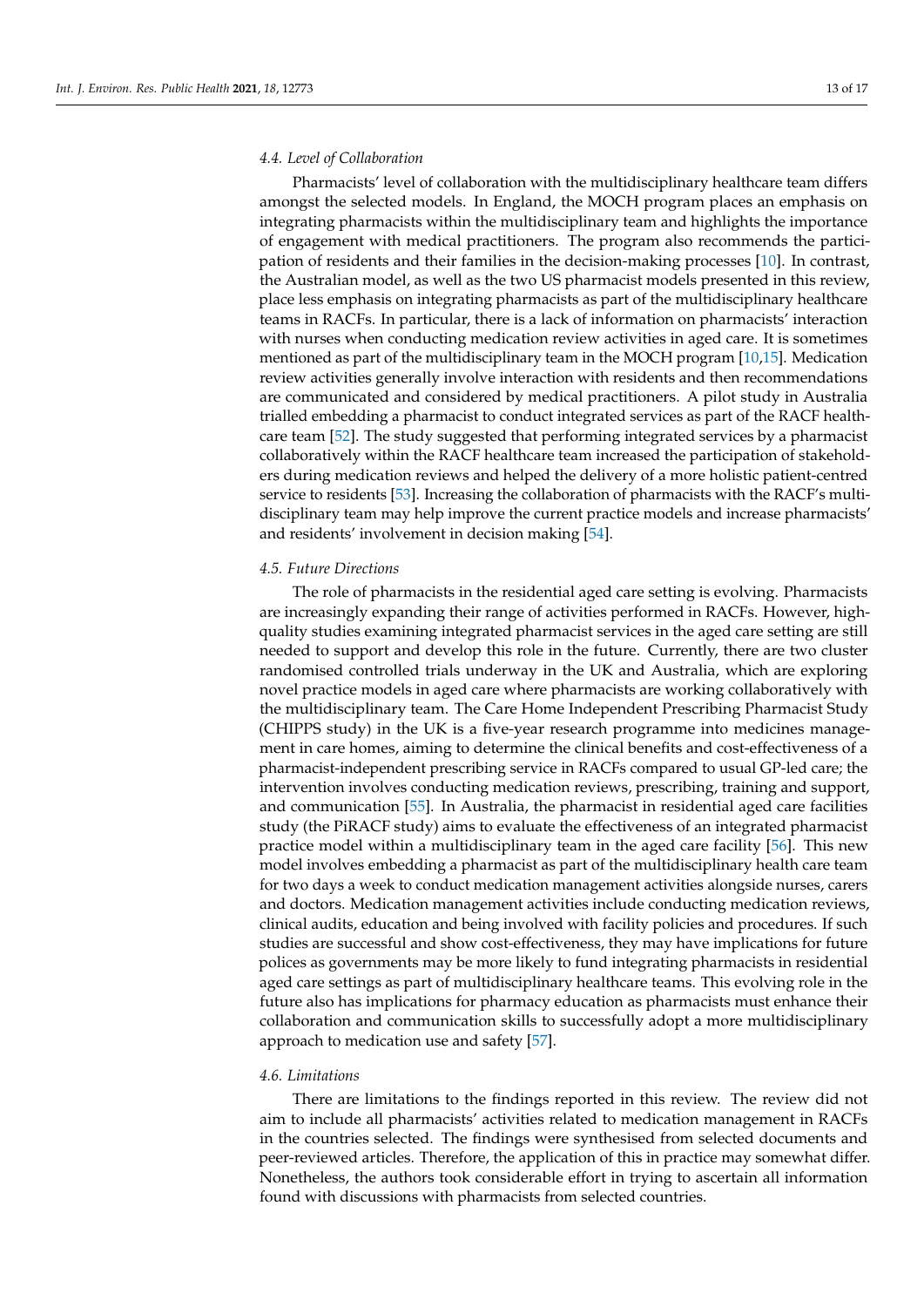## **5. Conclusions**

This review presented four real-world pharmacist practice models in the residential aged care setting and examined key activities and characteristics within each model. Medication review was the cornerstone activity of all four models, each with different attributes regarding eligibility criteria, frequency, and level of comprehensiveness. Conversely, there was greater heterogeneity in the types of facility-level activities conducted by pharmacists amongst the different models. Further research is needed to determine which facility-level activities are most effective in the aged care setting. In some models, pharmacists' activities indicated a limited level of collaboration with the rest of the healthcare team in the facility, emphasising a need to trial innovative models with integrated services and increased collaboration for a holistic patient-centred approach to medication management.

**Author Contributions:** Conceptualisation, I.H. and S.K.; methodology, I.H. and S.K.; writing original draft preparation, I.H.; writing—review and editing, M.N., G.M.P., W.B. and R.D. All authors have read and agreed to the published version of the manuscript.

**Funding:** This research received no external funding.

**Acknowledgments:** We would like to acknowledge Behnam Shavalian for providing valuable insights on pharmacist practice models in the USA.

**Conflicts of Interest:** The authors declare no conflict of interest.

## **Abbreviations**

| <b>RACF</b> | Residential aged care facility                      |  |
|-------------|-----------------------------------------------------|--|
| <b>LTC</b>  | long-term care facility                             |  |
| PIM         | Potentially inappropriate medication                |  |
| RMMR        | Residential medication management review            |  |
| GP          | General practitioner                                |  |
| QUM         | Quality use of medicines                            |  |
| NHS         | National health services                            |  |
| MOCH        | Medicine optimisation in care homes model           |  |
| CMS         | Centers for Medicare and Medicaid pharmacy services |  |
| MTM         | Medication therapy management                       |  |
| TMR         | Targeted medication review                          |  |
| CMR         | Comprehensive medication review                     |  |
|             |                                                     |  |

## <span id="page-13-0"></span>**Appendix A**

**Table A1.** List of websites of pharmaceutical peak bodies and governmental organisations used to search for pharmacist practice models.

| Number | <b>Government Organisation</b>                    | <b>URL Link</b>                                              |
|--------|---------------------------------------------------|--------------------------------------------------------------|
|        | The National Health Service (NHS) England         | https://www.england.nhs.uk/ (accessed on 8 February 2021)    |
|        | Royal Pharmaceutical Society of Great Britain     | https://www.rpharms.com/ (accessed on 15 October 2020)       |
|        | Centers for Medicare & Medicaid Services          | https://www.cms.gov/ (accessed on 23 February 2021)          |
|        | American Pharmacists Association                  | https://www.pharmacist.com/ (accessed on 17 March 2021)      |
|        | American Society of Consultant Pharmacists (ASCP) | https://www.ascp.com/accessed on 23 February 2021)           |
| h      | Pharmaceutical Society of Australia (PSA)         | https://www.psa.org.au/ (accessed on 20 February 2021)       |
|        | Australian Government Department of Health        | https://www.health.gov.au/ (accessed on 17 March 2021)       |
|        | Pharmacy Programs Administrator (PPA)             | https://www.ppaonline.com.au/ (accessed on 25 February 2021) |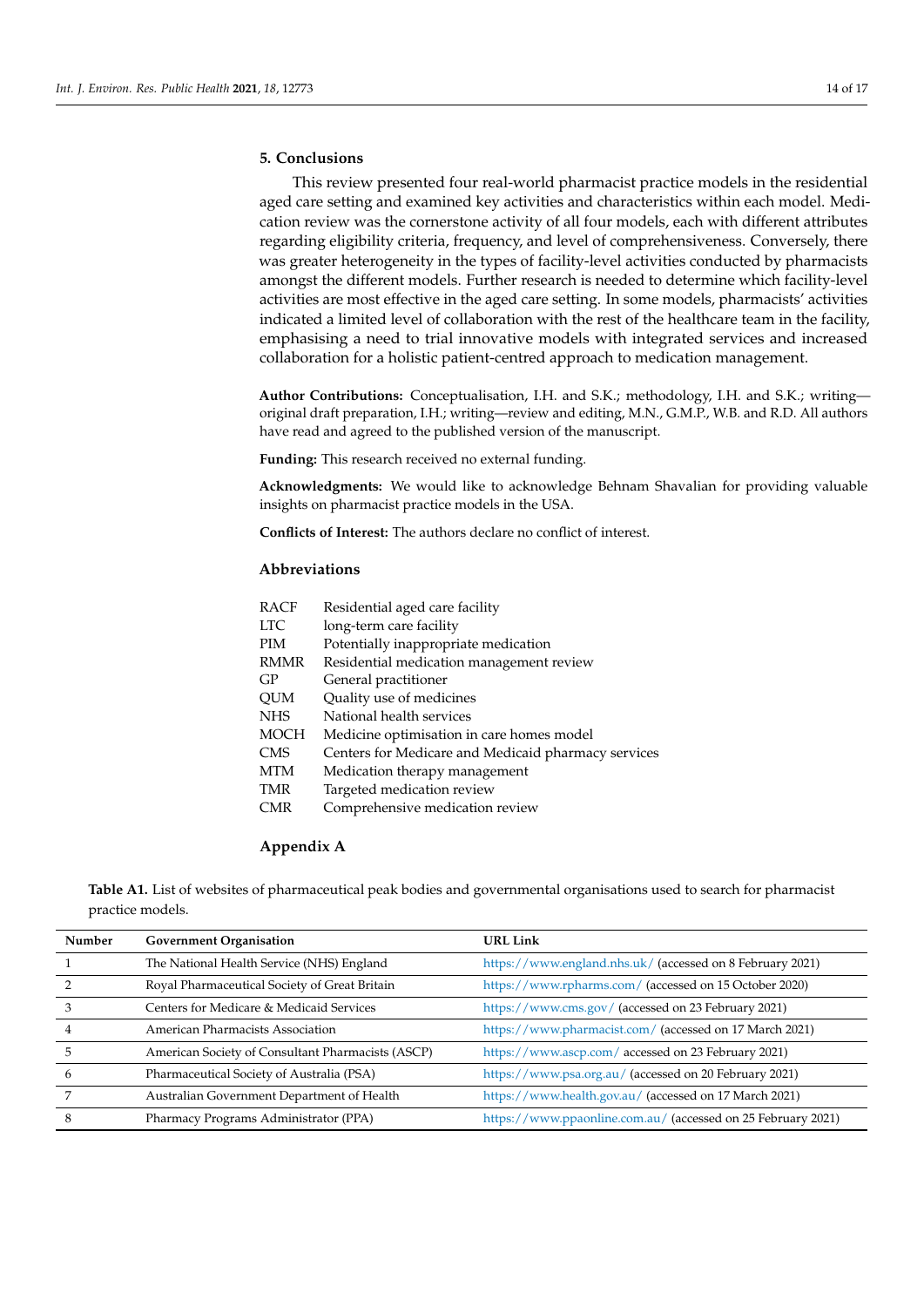## <span id="page-14-10"></span>**Appendix B**

| Search# | Concept                        | <b>Other Terms</b>                                                                                                                                                                                                                                                                                  |
|---------|--------------------------------|-----------------------------------------------------------------------------------------------------------------------------------------------------------------------------------------------------------------------------------------------------------------------------------------------------|
| #1      | Pharmacist                     | pharmacist, pharmacists, pharmaceutical service, pharmaceutical<br>services, pharmacy", "pharmacists                                                                                                                                                                                                |
| #2      | Keywords of selected models    | Centers for Medicare and Medicaid pharmacy services, drug regimen<br>reviews, DRRs, Australian model, Residential Medication Management<br>Review, RMMRs, QUMs, MACs, medication therapy management,<br>MTM, medicines optimisation in care homes, vanguards, NHS, MOCH                             |
| #3      | Residential aged care settings | aged care, aged patient care, aged patient services, assisted living, care<br>home, elder care, elder patient care, long term care, long-term care,<br>nursing home, older person care, older patient care, patient aged care,<br>residential care, residential aged care, skilled nursing facility |
| #4      | Selected countries             | England, English, USA, The United States, United States of America,<br>American, Australia, Australian.                                                                                                                                                                                             |

**Table A2.** Keywords and terms used in search strategies.

## <span id="page-14-17"></span><span id="page-14-16"></span>**References**

- <span id="page-14-13"></span><span id="page-14-0"></span>1. Gheewala, P.A.; Peterson, G.M.; Curtain, C.M.; Nishtala, P.S.; Hannan, P.J.; Castelino, R.L. Impact of the pharmacist medication review services on drug-related problems and potentially inappropriate prescribing of renally cleared medications in residents of aged care facilities. *Drugs Aging* **2014**, *31*, 825–835. [\[CrossRef\]](http://doi.org/10.1007/s40266-014-0208-y)
- <span id="page-14-1"></span>2. Nishtala, P.S.; McLachlan, A.J.; Bell, J.S.; Chen, T.F. A retrospective study of drug-related problems in Australian aged care homes: Medication reviews involving pharmacists and general practitioners. *J. Eval. Clin. Pract.* **2011**, *17*, 97–103. [\[CrossRef\]](http://doi.org/10.1111/j.1365-2753.2010.01374.x) [\[PubMed\]](http://www.ncbi.nlm.nih.gov/pubmed/20825538)
- <span id="page-14-2"></span>3. Lee, S.W.H.; Mak, V.S.L.; Tang, Y.W. Pharmacist services in nursing homes: A systematic review and meta-analysis. *Br. J. Clin. Pharmacol.* **2019**, *85*, 2668–2688. [\[CrossRef\]](http://doi.org/10.1111/bcp.14101)
- <span id="page-14-4"></span>4. Chen, E.Y.H.; Wang, K.N.; Sluggett, J.K.; Ilomäki, J.; Hilmer, S.N.; Corlis, M.; Bell, J.S. Process, impact and outcomes of medication review in Australian residential aged care facilities: A systematic review. *Australas. J. Ageing* **2019**, *38*, 9–25. [\[CrossRef\]](http://doi.org/10.1111/ajag.12676) [\[PubMed\]](http://www.ncbi.nlm.nih.gov/pubmed/31496065)
- <span id="page-14-15"></span><span id="page-14-14"></span>5. Wright, D.J.; Maskrey, V.; Blyth, A.; Norris, N.; Alldred, D.P.; Bond, C.M.; Desborough, J.; Hughes, C.M.; Holland, R.C. Systematic review and narrative synthesis of pharmacist provided medicines optimisation services in care homes for older people to inform the development of a generic training or accreditation process. *Int. J. Pharm. Pract.* **2020**, *28*, 207–219. [\[CrossRef\]](http://doi.org/10.1111/ijpp.12591)
- 6. Fredrickson, B.-A.; Burkett, E. Interventions to improve the continuity of medication management upon discharge of patients from hospital to residential aged care facilities. *J. Pharm. Pract. Res.* **2019**, *49*, 162–170. [\[CrossRef\]](http://doi.org/10.1002/jppr.1462)
- <span id="page-14-3"></span>7. Gudi, S.K.; Kashyap, A.; Chhabra, M.; Rashid, M.; Tiwari, K.K. Impact of pharmacist-led home medicines review services on drug-related problems among the elderly population: A systematic review. *Epidemiol. Health* **2019**, *41*, e2019020. [\[CrossRef\]](http://doi.org/10.4178/epih.e2019020)
- <span id="page-14-5"></span>8. CMS. CY 2020 Medication Therapy Management Program Guidance and Submission Instructions. Available online: [https://www.cms.gov/Medicare/Prescription-Drug-Coverage/PrescriptionDrugCovContra/Downloads/Memo-Contract-](https://www.cms.gov/Medicare/Prescription-Drug-Coverage/PrescriptionDrugCovContra/Downloads/Memo-Contract-Year-2020-Medication-Therapy-Management-MTM-Program-Submission-v-041019-.pdf)[Year-2020-Medication-Therapy-Management-MTM-Program-Submission-v-041019-.pdf](https://www.cms.gov/Medicare/Prescription-Drug-Coverage/PrescriptionDrugCovContra/Downloads/Memo-Contract-Year-2020-Medication-Therapy-Management-MTM-Program-Submission-v-041019-.pdf) (accessed on 1 September 2020).
- <span id="page-14-6"></span>9. CMS. State Operations Manual Appendix PP—Guidance to Surveyors for Long Term Care Facilities. Available online: [https://www.cms.gov/Medicare/Provider-Enrollment-and-Certification/GuidanceforLawsAndRegulations/Downloads/](https://www.cms.gov/Medicare/Provider-Enrollment-and-Certification/GuidanceforLawsAndRegulations/Downloads/Appendix-PP-State-Operations-Manual.pdf) [Appendix-PP-State-Operations-Manual.pdf](https://www.cms.gov/Medicare/Provider-Enrollment-and-Certification/GuidanceforLawsAndRegulations/Downloads/Appendix-PP-State-Operations-Manual.pdf) (accessed on 1 August 2020).
- <span id="page-14-7"></span>10. NHS. England—Medicines Optimisation in Care Homes (MOCH). Available online: [https://www.england.nhs.uk/wp-content/](https://www.england.nhs.uk/wp-content/uploads/2018/03/medicines-optimisation-in-care-homes-programme-overview.pdf) [uploads/2018/03/medicines-optimisation-in-care-homes-programme-overview.pdf](https://www.england.nhs.uk/wp-content/uploads/2018/03/medicines-optimisation-in-care-homes-programme-overview.pdf) (accessed on 1 January 2021).
- <span id="page-14-8"></span>11. Cooper, H.M. Organizing knowledge syntheses: A taxonomy of literature reviews. *Knowl. Soc.* **1988**, *1*, 104–126. [\[CrossRef\]](http://doi.org/10.1007/BF03177550)
- <span id="page-14-9"></span>12. Baumeister, R.F.; Leary, M.R. Writing narrative literature reviews. *Rev. Gen. Psychol.* **1997**, *1*, 311–320. [\[CrossRef\]](http://doi.org/10.1037/1089-2680.1.3.311)
- <span id="page-14-11"></span>13. Godin, K.; Stapleton, J.; Kirkpatrick, S.I.; Hanning, R.M.; Leatherdale, S.T. Applying systematic review search methods to the grey literature: A case study examining guidelines for school-based breakfast programs in Canada. *Syst. Rev.* **2015**, *4*, 1–10. [\[CrossRef\]](http://doi.org/10.1186/s13643-015-0125-0)
- <span id="page-14-12"></span>14. Moher, D.; Shamseer, L.; Clarke, M.; Ghersi, D.; Liberati, A.; Petticrew, M.; Shekelle, P.; Stewart, L.A. Preferred reporting items for systematic review and meta-analysis protocols (PRISMA-P) 2015 statement. *Syst. Rev.* **2015**, *4*, 1–9. [\[CrossRef\]](http://doi.org/10.1186/2046-4053-4-1)
- <span id="page-14-21"></span>15. CPPE. Medicines Optimisation in Care Homes Training Pathway for Pharmacy Professionals. Available online: [https://www.](https://www.cppe.ac.uk/career/moch/training-pathway) [cppe.ac.uk/career/moch/training-pathway](https://www.cppe.ac.uk/career/moch/training-pathway) (accessed on 15 November 2020).
- <span id="page-14-19"></span>16. PSA. Guidelines for Quality Use of Medicines (QUM) Services. Available online: [https://www.ppaonline.com.au/wp-content/](https://www.ppaonline.com.au/wp-content/uploads/2020/04/PSA-Guidelines-for-Quality-Use-of-Medicines-QUM-services.pdf) [uploads/2020/04/PSA-Guidelines-for-Quality-Use-of-Medicines-QUM-services.pdf](https://www.ppaonline.com.au/wp-content/uploads/2020/04/PSA-Guidelines-for-Quality-Use-of-Medicines-QUM-services.pdf) (accessed on 15 October 2020).
- <span id="page-14-20"></span>17. PSA. Guidelines for Pharmacists Providing Residential Medication Management Review (RMMR) and Quality Use of Medicines (QUM) Services. Available online: [https://www.ppaonline.com.au/wp-content/uploads/2019/01/PSA-RMMR-and-QUM-](https://www.ppaonline.com.au/wp-content/uploads/2019/01/PSA-RMMR-and-QUM-Guidelines.pdf)[Guidelines.pdf](https://www.ppaonline.com.au/wp-content/uploads/2019/01/PSA-RMMR-and-QUM-Guidelines.pdf) (accessed on 21 December 2020).
- <span id="page-14-18"></span>18. Residential Medication Management Review. Available online: [https://www.ppaonline.com.au/wp-content/uploads/2020/04/](https://www.ppaonline.com.au/wp-content/uploads/2020/04/RMMR-Program-Rules-COVID-19.pdf) [RMMR-Program-Rules-COVID-19.pdf](https://www.ppaonline.com.au/wp-content/uploads/2020/04/RMMR-Program-Rules-COVID-19.pdf) (accessed on 21 December 2020).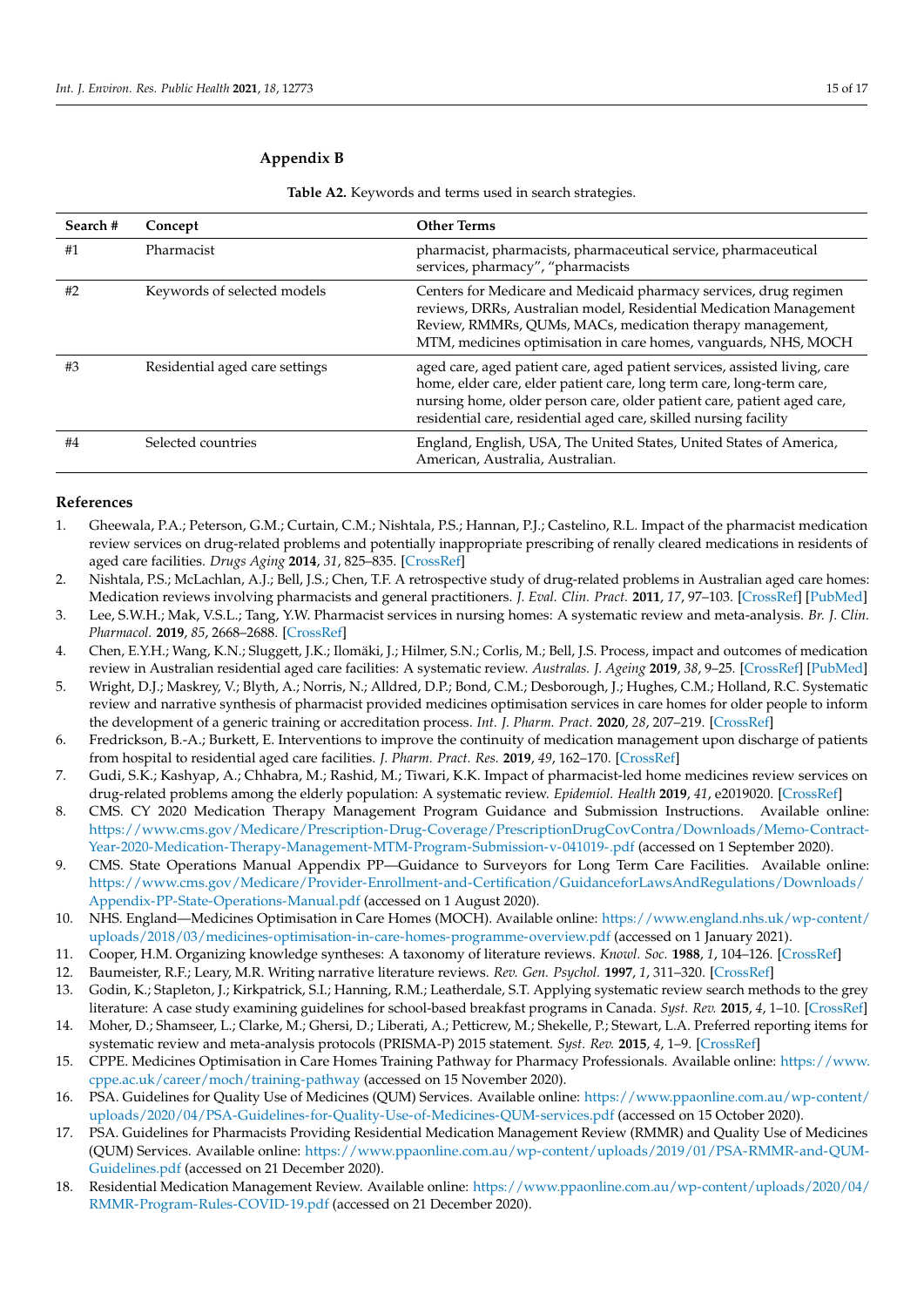- <span id="page-15-2"></span><span id="page-15-1"></span><span id="page-15-0"></span>19. PSA. Guidelines for Comprehensive Medication Management Reviews. Available online: [https://www.ppaonline.com.au/wp](https://www.ppaonline.com.au/wp-content/uploads/2020/04/PSA-Guidelines-for-Comprehensive-Medication-Management-Reviews.pdf)[content/uploads/2020/04/PSA-Guidelines-for-Comprehensive-Medication-Management-Reviews.pdf](https://www.ppaonline.com.au/wp-content/uploads/2020/04/PSA-Guidelines-for-Comprehensive-Medication-Management-Reviews.pdf) (accessed on 17 October 2020).
- <span id="page-15-18"></span>20. CMS. Lsit of Revised F-Tags—Updated. Available online: [https://www.cms.gov/Medicare/Provider-Enrollment-and-](https://www.cms.gov/Medicare/Provider-Enrollment-and-Certification/GuidanceforLawsAndRegulations/Downloads/List-of-Revised-FTags.pdf)[Certification/GuidanceforLawsAndRegulations/Downloads/List-of-Revised-FTags.pdf](https://www.cms.gov/Medicare/Provider-Enrollment-and-Certification/GuidanceforLawsAndRegulations/Downloads/List-of-Revised-FTags.pdf) (accessed on 21 November 2020).
- <span id="page-15-3"></span>21. Quality Use of Medicines 2020. Available online: [https://www.ppaonline.com.au/wp-content/uploads/2020/04/QUM-](https://www.ppaonline.com.au/wp-content/uploads/2020/04/QUM-Program-Rules-COVID-19.pdf)[Program-Rules-COVID-19.pdf](https://www.ppaonline.com.au/wp-content/uploads/2020/04/QUM-Program-Rules-COVID-19.pdf) (accessed on 19 October 2020).
- <span id="page-15-4"></span>22. Kaur, S.; Roberts, J.A.; Roberts, M.S. Evaluation of medication-related problems in medication reviews: A comparative perspective. *Ann. Pharmacother.* **2012**, *46*, 972–982. [\[CrossRef\]](http://doi.org/10.1345/aph.1Q694)
- <span id="page-15-5"></span>23. Nishtala, P.S.; McLachlan, A.J.; Bell, J.S.; Chen, T.F. Psychotropic Prescribing in Long-Term Care Facilities: Impact of Medication Reviews and Educational Interventions. *Am. J. Geriatr. Psychiatry* **2008**, *16*, 621–632. [\[CrossRef\]](http://doi.org/10.1097/JGP.0b013e31817c6abe)
- <span id="page-15-6"></span>24. McLarin, P.E.; Peterson, G.M.; Curtain, C.M.; Nishtala, P.S.; Hannan, P.J.; Castelino, R.L. Impact of residential medication management reviews on anticholinergic burden in aged care residents. *Curr. Med. Res. Opin.* **2016**, *32*, 123–131. [\[CrossRef\]](http://doi.org/10.1185/03007995.2015.1105794) [\[PubMed\]](http://www.ncbi.nlm.nih.gov/pubmed/26455537)
- <span id="page-15-7"></span>25. Pouranayatihosseinabad, M.; Zaidi, T.S.; Peterson, G.; Nishtala, P.S.; Hannan, P.; Castelino, R. The impact of residential medication management reviews (RMMRs) on medication regimen complexity. *Postgrad. Med.* **2018**, *130*, 575–579. [\[CrossRef\]](http://doi.org/10.1080/00325481.2018.1502016)
- <span id="page-15-8"></span>26. Nishtala, P.S.; Castelino, R.L.; Peterson, G.M.; Hannan, P.J.; Salahudeen, M.S. Residential medication management reviews of antithrombotic therapy in aged care residents with atrial fibrillation: Assessment of stroke and bleeding risk. *J. Clin. Pharm. Ther.* **2016**, *41*, 279–284. [\[CrossRef\]](http://doi.org/10.1111/jcpt.12385)
- <span id="page-15-9"></span>27. Christensen, L.; Turner, J.R.; Peterson, G.M.; Naunton, M.; Thomas, J.; Yee, K.C.; Kosari, S. Identification of Risk of QT Prolongation by Pharmacists When Conducting Medication Reviews in Residential Aged Care Settings: A Missed Opportunity? *J. Clin. Med.* **2019**, *8*, 1866. [\[CrossRef\]](http://doi.org/10.3390/jcm8111866) [\[PubMed\]](http://www.ncbi.nlm.nih.gov/pubmed/31689908)
- <span id="page-15-10"></span>28. Sluggett, J.K.; Bell, J.S.; Lang, C.; Corlis, M.; Whitehead, C.; Wesselingh, S.L.; Inacio, M.C. Variation in Provision of Collaborative Medication Reviews on Entry to Long-Term Care Facilities. *J. Am. Med. Dir. Assoc.* **2021**, *22*, 148–155. [\[CrossRef\]](http://doi.org/10.1016/j.jamda.2020.10.027) [\[PubMed\]](http://www.ncbi.nlm.nih.gov/pubmed/33288466)
- <span id="page-15-11"></span>29. Five Year Forward View. Available online: <https://www.england.nhs.uk/wp-content/uploads/2014/10/5yfv-web.pdf> (accessed on 21 November 2020).
- <span id="page-15-12"></span>30. New Care Models: Vanguards—Developing a Blueprint for the Future of NHS and Care Services. Available online: [https:](https://www.england.nhs.uk/wp-content/uploads/2015/11/new_care_models.pdf) [//www.england.nhs.uk/wp-content/uploads/2015/11/new\\_care\\_models.pdf](https://www.england.nhs.uk/wp-content/uploads/2015/11/new_care_models.pdf) (accessed on 3 November 2020).
- <span id="page-15-13"></span>31. Baqir, W.; Barrett, S.; Desai, N.; Copeland, R.; Hughes, J. A clinico-ethical framework for multidisciplinary review of medication in nursing homes. *BMJ Qual. Improv. Rep.* **2014**, *3*, u203261.w2538. [\[CrossRef\]](http://doi.org/10.1136/bmjquality.u203261.w2538)
- <span id="page-15-14"></span>32. The Health foundation. Briefing: The Impact of Providing Enhanced Support for Care Home Residents in Wakefield. Available online: <https://www.health.org.uk/publications/reports/impact-of-enhanced-support-for-Wakefield-care-home-residents> (accessed on 3 November 2021).
- <span id="page-15-15"></span>33. The Health foundation. Briefing: The Impact of Providing an Enhanced Package of Care for Care Home Residents in Nottingham City. Available online: [https://www.health.org.uk/publications/reports/impact-of-enhanced-support-for-nottingham-care](https://www.health.org.uk/publications/reports/impact-of-enhanced-support-for-nottingham-care-home-residents)[home-residents](https://www.health.org.uk/publications/reports/impact-of-enhanced-support-for-nottingham-care-home-residents) (accessed on 5 November 2021).
- <span id="page-15-16"></span>34. The Health Foundation. Briefing: The Impact of Providing Enhanced Support for Sutton Homes of Care Residents. Available online: <https://www.health.org.uk/publications/the-impact-of-providing-enhanced-support-for-sutton-homes-of-care-residents> (accessed on 3 November 2021).
- <span id="page-15-17"></span>35. Brown, C.H. The Consultant Pharmacist's Role in Long-Term Care Facilities. *J. Pharm. Pract.* **1988**, *1*, 166–172. [\[CrossRef\]](http://doi.org/10.1177/089719008800100304)
- <span id="page-15-19"></span>36. Wesson, K.W.; Donohoe, K.L.; Patterson, J.A. CMS Mega-Rule Update and the Status of Pharmacy-Related Deficiencies in Nursing Homes. *J. Appl. Gerontol.* **2020**, *40*, 1617–1627. [\[CrossRef\]](http://doi.org/10.1177/0733464820967589) [\[PubMed\]](http://www.ncbi.nlm.nih.gov/pubmed/33111588)
- <span id="page-15-20"></span>37. Simonson, W. Significant changes in CMS pharmacy services F-Tags for long-term care facilities. *Geriatr. Nurs.* **2018**, *39*, 112–114. [\[CrossRef\]](http://doi.org/10.1016/j.gerinurse.2017.12.006) [\[PubMed\]](http://www.ncbi.nlm.nih.gov/pubmed/29336827)
- <span id="page-15-21"></span>38. Hughes, C.M.; Lapane, K.L.; Mor, V.; Ikegami, N.; Jónsson, P.V.; Ljunggren, G.; Sgadari, A. The impact of legislation on psychotropic drug use in nursing homes: A cross-national perspective. *J. Am. Geriatr. Soc.* **2000**, *48*, 931–937. [\[CrossRef\]](http://doi.org/10.1111/j.1532-5415.2000.tb06890.x)
- <span id="page-15-22"></span>39. Hughes, C.M.; Lapane, K.L. Administrative initiatives for reducing inappropriate prescribing of psychotropic drugs in nursing homes: How successful have they been? *Drugs Aging* **2005**, *22*, 339–351. [\[CrossRef\]](http://doi.org/10.2165/00002512-200522040-00006)
- <span id="page-15-23"></span>40. Lapane, K.L.; Hughes, C.M.; Christian, J.B.; Daiello, L.A.; Cameron, K.A.; Feinberg, J. Evaluation of the fleetwood model of long-term care pharmacy. *J. Am. Med. Dir. Assoc.* **2011**, *12*, 355–363. [\[CrossRef\]](http://doi.org/10.1016/j.jamda.2010.03.003)
- <span id="page-15-24"></span>41. Horning, K.K.; Hoehns, J.D.; Doucette, W.R. Adherence to clinical practice guidelines for 7 chronic conditions in long-term-care patients who received pharmacist disease management services versus traditional drug regimen review. *J. Manag. Care Pharm.* **2007**, *13*, 28–36. [\[CrossRef\]](http://doi.org/10.18553/jmcp.2007.13.1.28) [\[PubMed\]](http://www.ncbi.nlm.nih.gov/pubmed/17269834)
- <span id="page-15-25"></span>42. CMS. Medicare Part D Medication Therapy Management (MTM) Programs—Fact Sheet. Available online: [https://www.cms.](https://www.cms.gov/Medicare/Prescription-Drug-Coverage/PrescriptionDrugCovContra/Downloads/CY2019-MTM-Fact-Sheet.pdf) [gov/Medicare/Prescription-Drug-Coverage/PrescriptionDrugCovContra/Downloads/CY2019-MTM-Fact-Sheet.pdf](https://www.cms.gov/Medicare/Prescription-Drug-Coverage/PrescriptionDrugCovContra/Downloads/CY2019-MTM-Fact-Sheet.pdf) (accessed on 3 November 2020).
- <span id="page-15-26"></span>43. Viswanathan, M.; Kahwati, L.C.; Golin, C.E.; Blalock, S.J.; Coker-Schwimmer, E.; Posey, R.; Lohr, K.N. Medication therapy management interventions in outpatient settings: A systematic review and meta-analysis. *JAMA Intern. Med.* **2015**, *175*, 76–87. [\[CrossRef\]](http://doi.org/10.1001/jamainternmed.2014.5841) [\[PubMed\]](http://www.ncbi.nlm.nih.gov/pubmed/25401788)